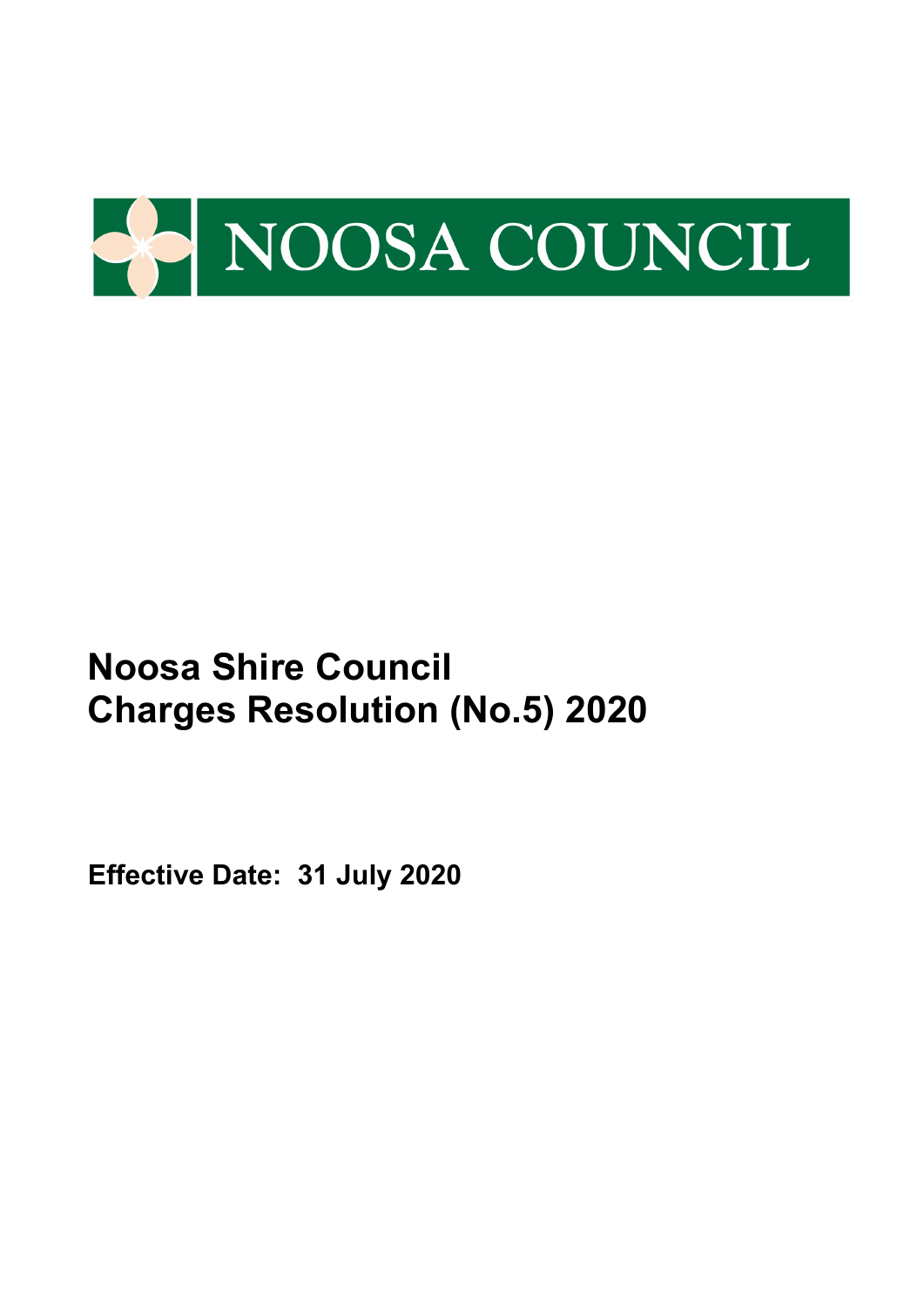## **Contents**

|        |     |                                                                               | Page           |
|--------|-----|-------------------------------------------------------------------------------|----------------|
| Part 1 |     |                                                                               |                |
| 1.     |     |                                                                               |                |
|        | 1.1 | <b>Short title</b>                                                            | 4              |
|        | 1.2 | <b>Planning Legislation</b>                                                   | 4              |
|        | 1.3 | <b>Effect</b>                                                                 | 4              |
|        | 1.4 | Purpose of the resolution                                                     | 4              |
|        | 1.5 | Interpretation                                                                | 4              |
| 2.     |     |                                                                               |                |
|        | 2.1 | <b>Purpose</b>                                                                | $\overline{7}$ |
|        | 2.2 | Effect of the Chapter 4 of the Planning Act 2016 in the local government area | 7              |
|        | 2.3 | Application of the resolution to the local government area                    | $\overline{7}$ |
|        | 2.4 | Application to particular development                                         | $\overline{7}$ |
|        | 2.5 | <b>Categorisation of uses to development classes</b>                          | 8              |
| 3.     |     |                                                                               |                |
|        | 3.1 | <b>Purpose</b>                                                                | 8              |
|        | 3.2 | Development assumptions about future development                              | 8              |
| 4.     |     |                                                                               |                |
|        | 4.1 | <b>Purpose</b>                                                                | 8              |
|        | 4.2 | <b>Priority infrastructure area</b>                                           | 8              |
| Part 2 |     |                                                                               |                |
| 5.     |     |                                                                               |                |
|        | 5.1 | <b>Purpose</b>                                                                | 9              |
|        | 5.2 | Schedule of works for trunk infrastructure                                    | 9              |
|        | 5.3 | Trunk infrastructure network systems and items                                | 9              |
|        | 5.4 | Trunk infrastructure plans                                                    | 9              |
| 6.     |     |                                                                               | . . 9          |
|        | 6.1 | <b>Purpose</b>                                                                | 9              |
|        | 6.2 | Desired standards of service for trunk infrastructure                         | 9              |
| 7.     |     |                                                                               | . 9            |
|        | 7.1 | <b>Purpose</b>                                                                | 9              |
|        | 7.2 | Establishment cost for a trunk infrastructure network                         | 9              |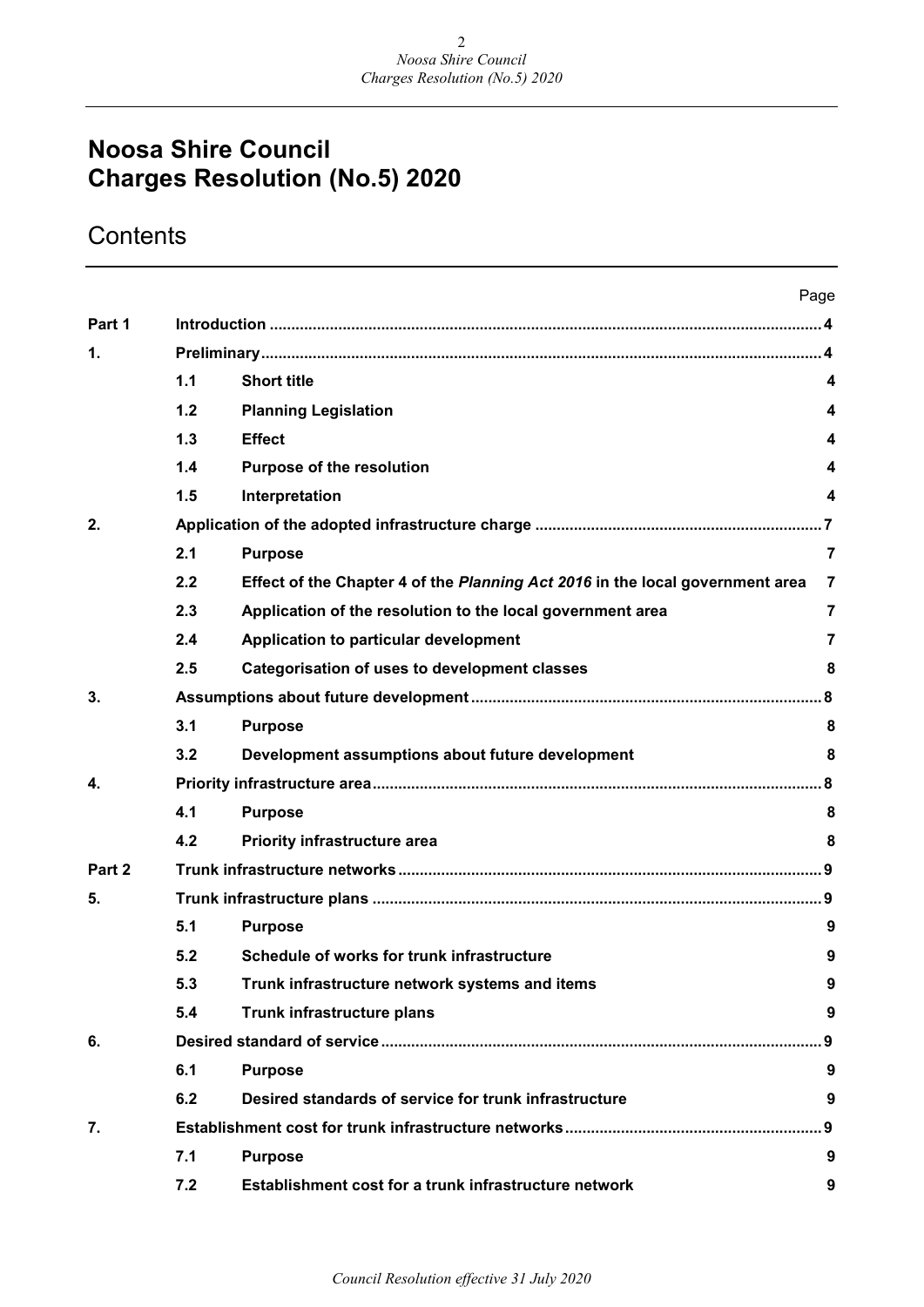| Part 3 |      |                                                                                                                 |    |
|--------|------|-----------------------------------------------------------------------------------------------------------------|----|
| 8.     |      |                                                                                                                 |    |
|        | 8.1  | <b>Purpose</b>                                                                                                  | 10 |
|        | 8.2  | <b>Calculation of Council levied charge</b>                                                                     | 10 |
|        | 8.3  | Council adopted charge rate                                                                                     | 12 |
|        | 8.4  | <b>Credit</b>                                                                                                   | 13 |
|        | 8.5  | Additional credit for past contribution or charge                                                               | 13 |
| 9.     |      |                                                                                                                 |    |
|        | 9.1  | <b>Purpose</b>                                                                                                  | 14 |
|        | 9.2  | Subsidy for a levied charge                                                                                     | 14 |
|        | 9.3  | Time of payment of a levied charge                                                                              | 14 |
|        | 9.4  | Alternatives to paying a levied charge                                                                          | 14 |
|        | 9.5  | Automatic increase provision of levied charge                                                                   | 14 |
|        | 9.6  | Infrastructure charges taken to be a rate                                                                       | 15 |
|        | 9.7  | Interest on overdue charges                                                                                     | 15 |
|        | 9.8  | Goods and services tax                                                                                          | 15 |
| 10.    |      |                                                                                                                 |    |
|        | 10.1 | <b>Purpose</b>                                                                                                  | 15 |
|        | 10.2 | Allocation of adopted infrastructure charge to the Council and the distributor-<br>retailer (breakup agreement) | 15 |
|        | 10.3 | Allocation of levied charge to trunk infrastructure networks                                                    | 17 |
|        | 10.4 | Schedule of Council Adopted Infrastructure Charges (under breakup agreement)18                                  |    |
| Part 4 |      |                                                                                                                 |    |
| 11.    |      |                                                                                                                 |    |
|        |      | 11.1 Purpose                                                                                                    | 24 |
|        | 11.2 | <b>Application of section</b>                                                                                   | 24 |
|        | 11.3 | Establishment cost for an infrastructure offset                                                                 | 24 |
|        | 11.4 | Recalculation of establishment cost for an infrastructure offset                                                | 24 |
| 12.    |      |                                                                                                                 |    |
|        | 12.1 | <b>Purpose</b>                                                                                                  | 26 |
|        | 12.2 | <b>Application of section</b>                                                                                   | 27 |
|        | 12.3 | <b>Payment of a refund</b>                                                                                      | 27 |
| 13.    |      |                                                                                                                 |    |
|        | 13.1 | <b>Purpose</b>                                                                                                  | 27 |
|        | 13.2 | <b>Application of section</b>                                                                                   | 27 |
|        | 13.3 | <b>Conversion application process</b>                                                                           | 28 |
|        | 13.4 | <b>Notice of decision</b>                                                                                       | 28 |
|        | 13.5 | Effect of conversion application decision                                                                       | 28 |
|        | 13.6 | Criteria for deciding a conversion application                                                                  | 28 |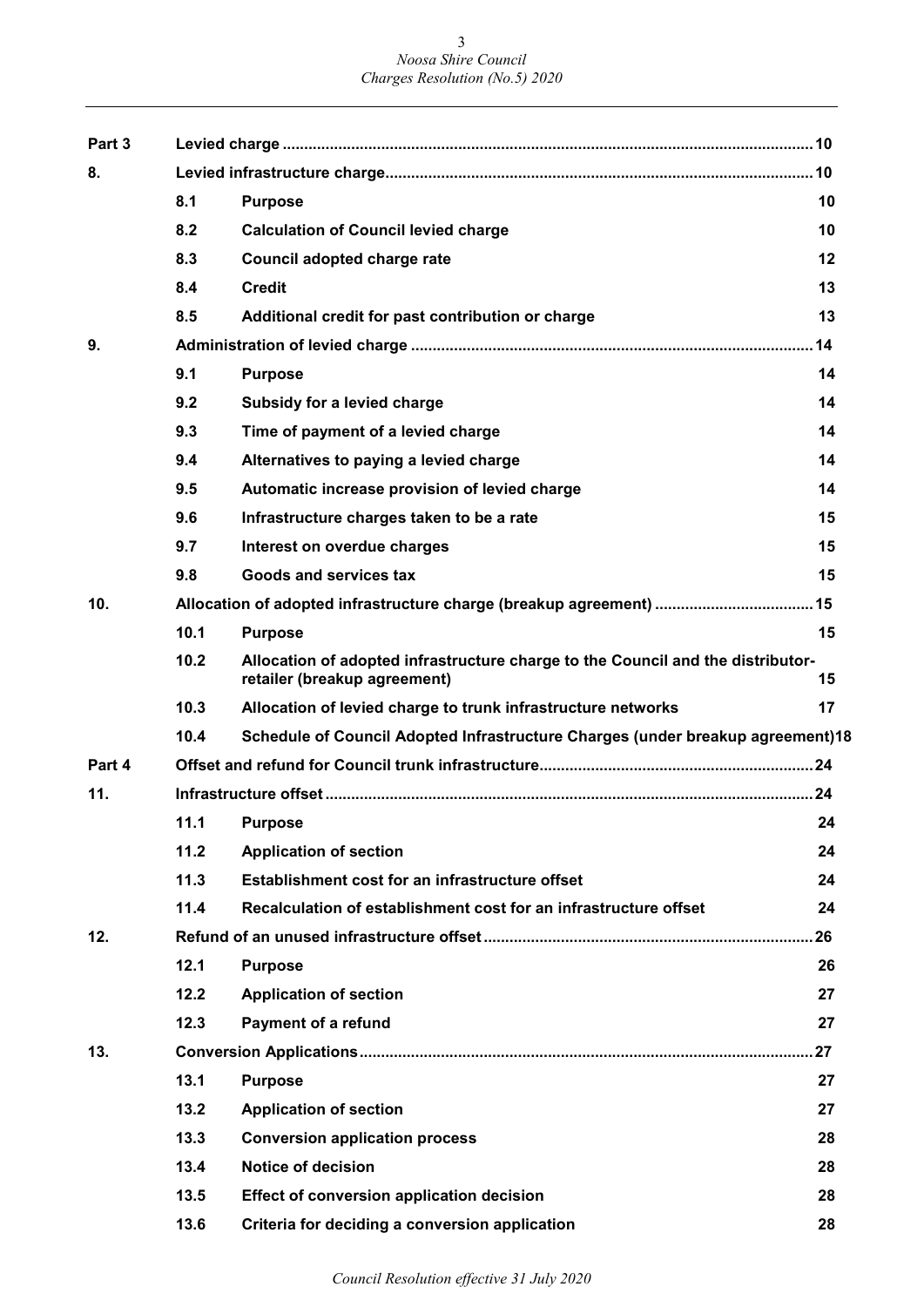## <span id="page-3-0"></span>**Part 1 Introduction**

## <span id="page-3-1"></span>**1. Preliminary**

#### <span id="page-3-2"></span>**1.1 Short title**

The charges resolution may be cited as *Noosa Shire Council Charges Resolution (No.5) 2020*.

#### <span id="page-3-3"></span>**1.2 Planning Legislation**

- (1) The resolution is made pursuant to section 113 of the *Planning Act 2016*.
- (2) The resolution is to be read in conjunction with the following:
	- (a) the *Planning Regulation 2017*;
	- (b) the local planning instrument.
- (3) The resolution is attached to but does not form part of the local planning instrument.

#### <span id="page-3-4"></span>**1.3 Effect**

The resolution has effect from 31 July 2020

#### <span id="page-3-5"></span>**1.4 Purpose of the resolution**

The purpose of the resolution is to assist with the implementation of the local planning instrument by stating the following:

- (a) an adopted infrastructure charge for determining the levied charge for funding part of the establishment cost of the following trunk infrastructure networks:
	- (i) transport network;
	- (ii) public parks and land for community facilities network;
	- (iii) stormwater network;
	- (iv) water supply network;
	- (v) sewerage network;
- (b) stating other matters relevant to the adopted infrastructure charge.

#### <span id="page-3-6"></span>**1.5 Interpretation**

(1) In this resolution:

*adopted charge rate* means the charge to be applied for the purpose of calculating a levied charge as stated in section 8.3 (Council adopted charge rate).

*base date* means the date being: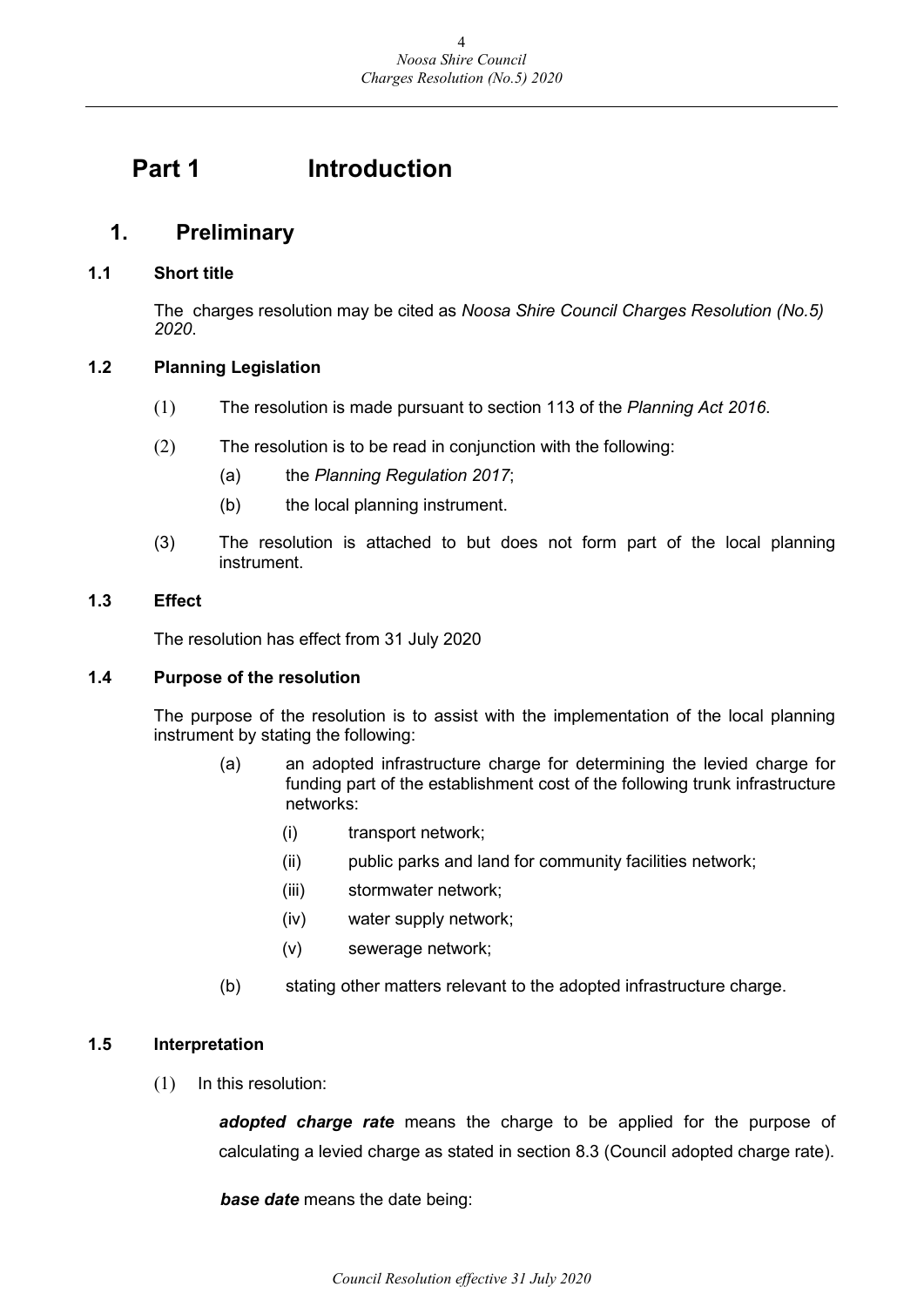- (a) The date for the financial year applying to the adopted charge rates specified in section 10.4 (Schedule of Council Adopted Infrastructure Charges (under breakup agreement)).
- (b) The date stated in the LGIP for estimates of the establishment costs for the local government's trunk infrastructure networks;
- (c) The date stated in the Netserve Plan for estimates of the establishment costs for the distributor-retailer's trunk infrastructure networks.

*bedroom* means an area of a building or structure which:

- (a) is used, designed or intended for use for sleeping (but excludes a lounge room, dining room, living room, kitchen, water closet, bathroom, laundry, garage or plant room); or
- (b) other habitable rooms that can be used for sleeping such as a den, library, study, loft, media or home entertainment room, library, family or rumpus room or other similar space. (Non-habitable rooms will not be considered in the calculation of infrastructure charges)

*breakup agreement* means the agreement between the local government and the distributor-retailer determining the proportion of the maximum adopted charges to apply to each entity.

*Council* means Noosa Shire Council.

*court area* means the area of premises where the leisure, sport or recreation activity is conducted and excludes the area of the premises not used for conducting the leisure, sport or recreation activity, such as areas for spectators, office or administration, amenities or food and beverages.

*credit* means the amount to be applied for the purpose of reducing an adopted infrastructure charge which takes into account the existing usage of the trunk infrastructure networks by the premises on or in relation to which development is carried out as calculated in section 8.4 (Credit) and 8.5 (Additional credit for past contribution or charge).

*demand* means the deemed usage of the trunk infrastructure networks by the development on the premises and correlates to the charge rates for the use/s stated in section 8.3 (Council adopted charge rate) as the designated demand unit for the purpose of calculating the levied charge stated in section 8.2 (Calculation of Council levied charge). *Refer also to the administrative term "demand unit" in Schedule 4 of the Planning Regulation 2017.*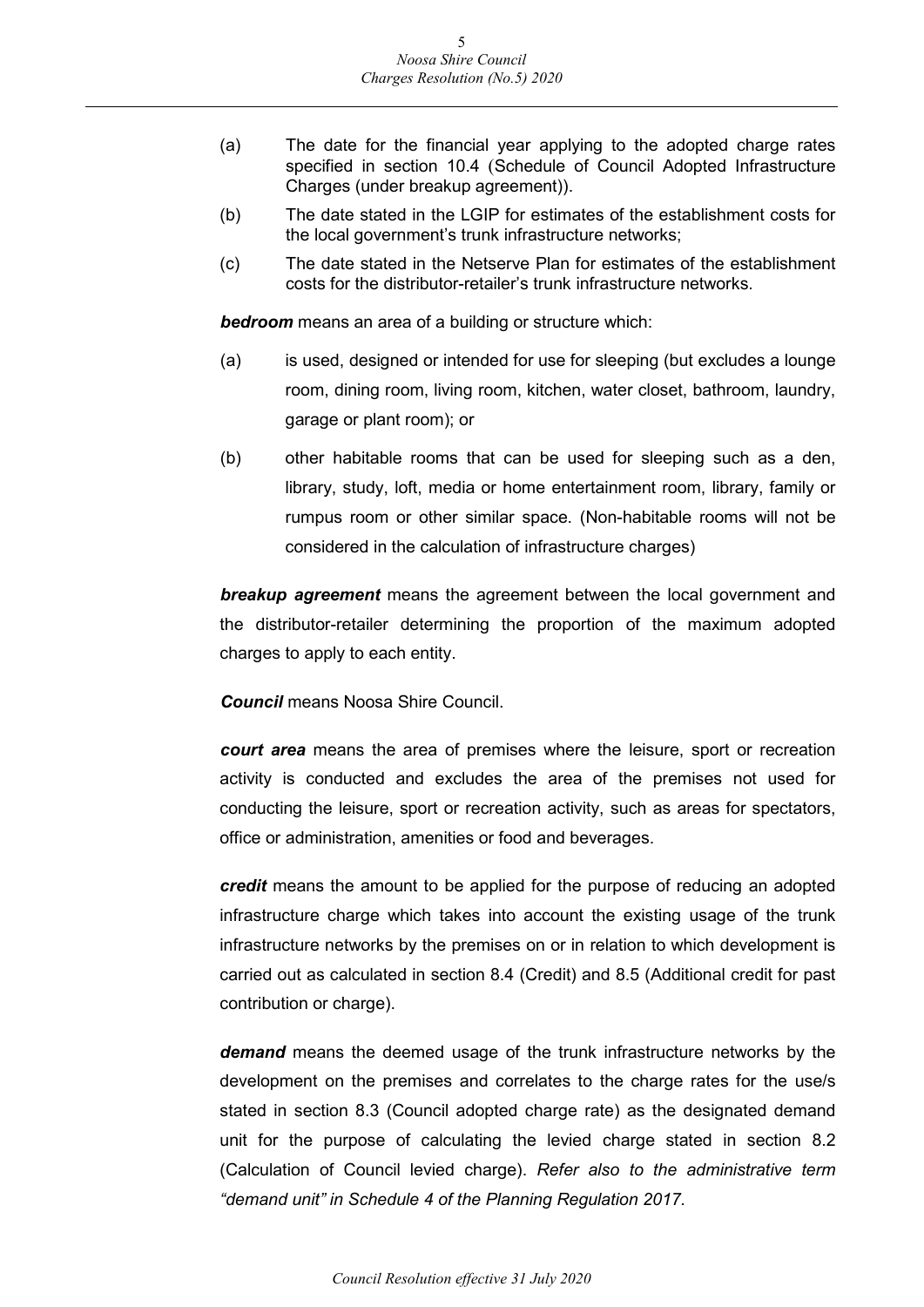*distributor-retailer* means the Northern SEQ Distributor-Retailer Authority (trading as Unitywater).

*food preparation facilities* means an area of a room capable of being used for the preparation of food in a dwelling or in a commercial establishment and generally includes a bench with a plumbed sink and space for a refrigerator (full or mini bar size). It may also utilise hardwired or plug-in type appliances.

*gross floor area (GFA)* has the meaning defined in *Schedule 24 of the Planning Regulation 2017 and The Noosa Plan 2020.*

*habitable room* means any room of a dwelling other than a bathroom, laundry, toilet, pantry, walk-in wardrobe, corridor, stair, lobby, photographic darkroom, clothes drying room and other space of a specialised nature occupied neither frequently nor for extended periods.

*impervious area* means the area of the premises that is impervious to rainfall. This includes all roofed, decked, paved, concreted, bitumen or other type of sealed areas.

*Local government infrastructure plan (LGIP)* means part of the specified local government planning scheme as defined in Schedule 2 Dictionary of the Planning Act 2016.

*Local planning instrument* means the: The Noosa Plan 2020 or The Noosa Plan 2006 *(superseded)* planning scheme.

*Netserv plan* means the distributor-retailer's plan and its service about its water and wastewater networks as required by the South-East Queensland Water (Distribution and Retail Restructuring) Act 2009.

*planned date* means the date scheduled for the provision of trunk infrastructure stated in the schedule of works for trunk infrastructure referenced in the LGIP.

*Planning Regulation* means the Planning Regulation 2017 made under the Planning Act 2016.

*residential lot* means a lot that is located in the Low, Medium and High Density Residential Zones, Tourist Accommodation Zone, Rural and Rural Residential Zones.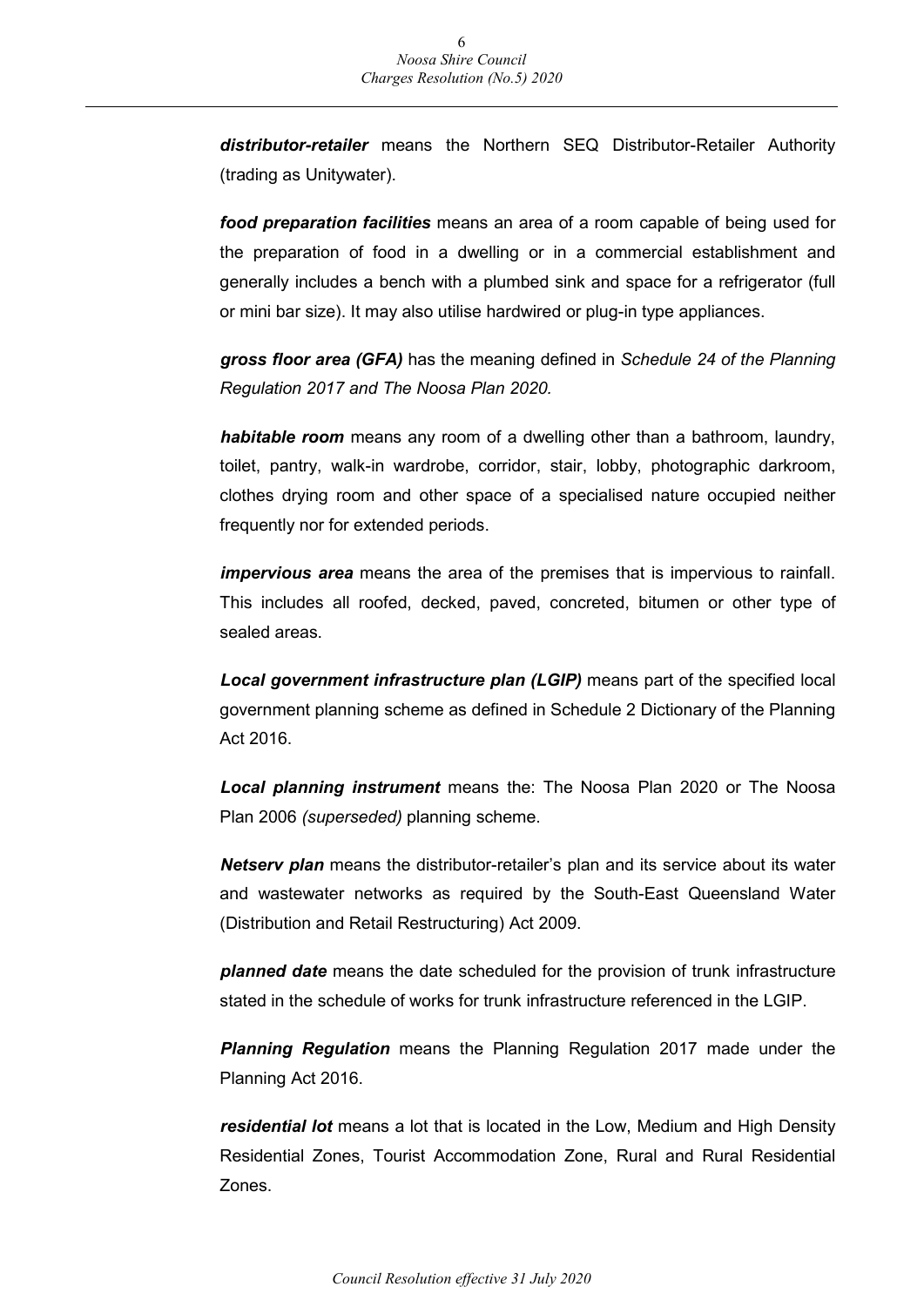*suite* means a single room or a set of connecting rooms that can operate as a single occupancy/tenancy for accommodation purposes.

- (2) A term defined in the *Planning Act 2016* or *Planning Regulation 2017* which is used in the resolution has the meaning given in the *Planning Act 2016* or *Planning Regulation 2017*.
- (3) If a term is not defined in the resolution, Local planning instrument, *Planning Act 2016* or the *Planning Regulation 2017* the term is to, subject to section 14A (Interpretation best achieving Act's purpose) of the *Acts Interpretation Act 1954*, have the meaning assigned to it by the edition of the Macquarie Dictionary that is current at the commencement date.
- (4) Development that is "capable of being used" for a particular purpose, will be assessed for infrastructure charges applicable to the appropriate planning scheme "use" and/or "administrative" definition.

## <span id="page-6-0"></span>**2. Application of the adopted infrastructure charge**

#### <span id="page-6-1"></span>**2.1 Purpose**

Section 2 states the following:

- (a) that Chapter 4 of the *Planning Act 2016* has effect in the local government area;
- (b) that the resolution is intended to apply to development in the local government area;
- (c) that the resolution applies to particular development;
- (d) the categorisation of uses under an local planning instrument to development classes and charge categories under Schedule 16 of the Planning Regulation.

#### <span id="page-6-2"></span>**2.2 Effect of the Chapter 4 of the** *Planning Act 2016* **in the local government area**

Chapter 4 of the *Planning Act 2016* applies to all of the local government area.

#### <span id="page-6-3"></span>**2.3 Application of the resolution to the local government area**

The resolution applies to all development in the local government area.

#### <span id="page-6-4"></span>**2.4 Application to particular development**

The Council may levy an infrastructure charge on the following development:

- (a) a reconfiguring a lot;
- (b) a material change of use of premises;
- (c) the carrying out of building work;
- (d) other development approval.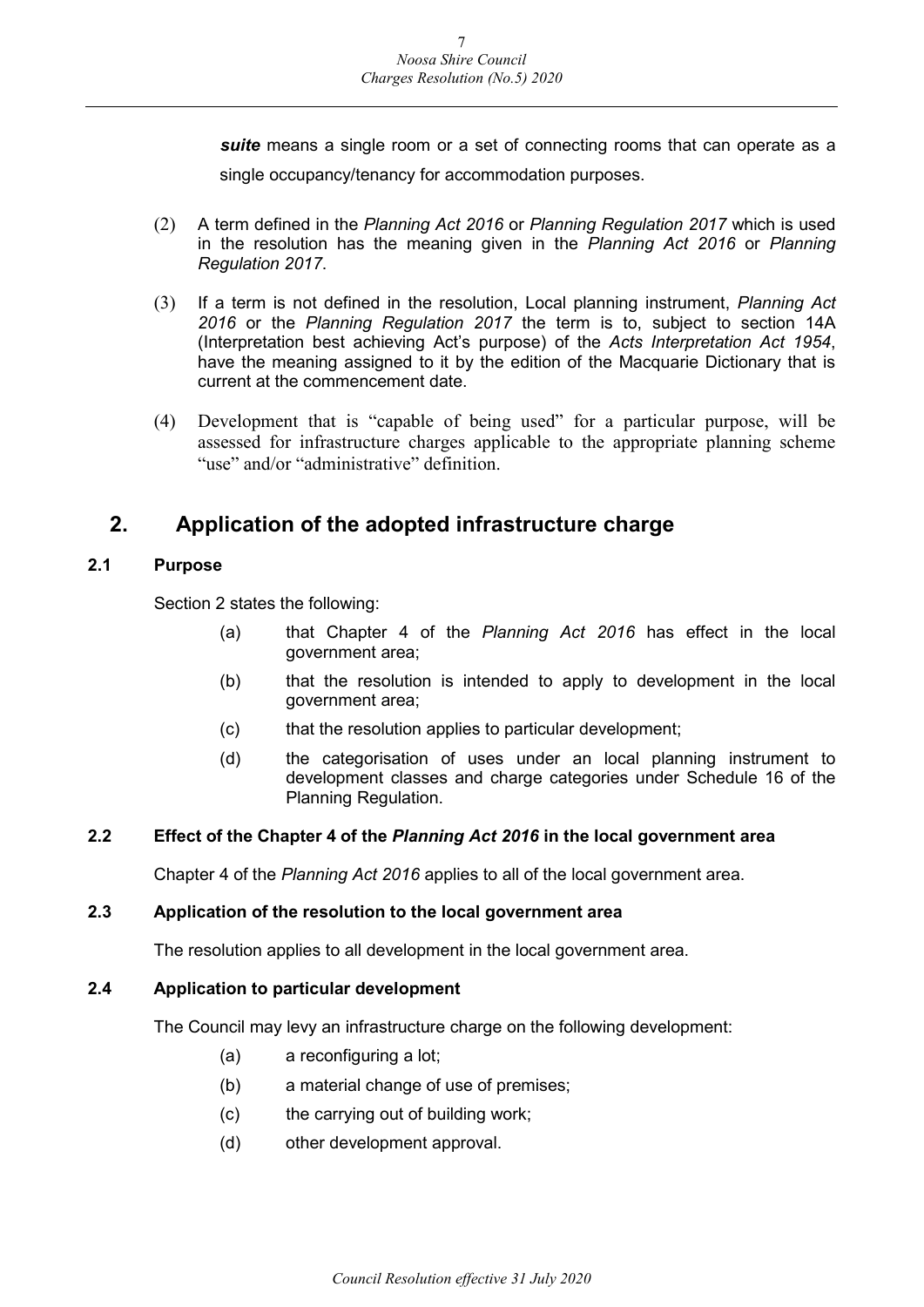#### <span id="page-7-0"></span>**2.5 Categorisation of uses to development classes**

- (1) A use under the local planning instrument as stated in column 1 of Table 10.3 (Schedule of Council adopted charges) is included within the Schedule 16 of the Planning Regulation charge category stated in column 2 of Table 10.3 (Schedule of Council adopted charges).
- (2) The Council and the distributor-retailer are to allocate a use not otherwise stated under subsection (1) to another similar use that the local government or distributor-retailer decides to apply to the use *(refer to Schedule 16 of the Planning Regulation 2017)*.

## <span id="page-7-1"></span>**3. Assumptions about future development**

#### <span id="page-7-2"></span>**3.1 Purpose**

Section 3 states the assumptions about the type, scale, location and timing of future development.

#### <span id="page-7-3"></span>**3.2 Development assumptions about future development**

- (a) the type, scale, location and timing of future development is identified in the LGIP and/or local planning instrument
- (b) development inconsistent with the type, scale, location or timing identified in the LGIP and/or local planning instrument will be subject to assessment for conditions for extra trunk infrastructure costs in accordance with Chapter 4 of the *Planning Act 2016*.

## <span id="page-7-4"></span>**4. Priority infrastructure area**

#### <span id="page-7-5"></span>**4.1 Purpose**

Section 4 states the priority infrastructure area for the Council.

#### <span id="page-7-6"></span>**4.2 Priority infrastructure area**

The priority infrastructure area is identified in the LGIP.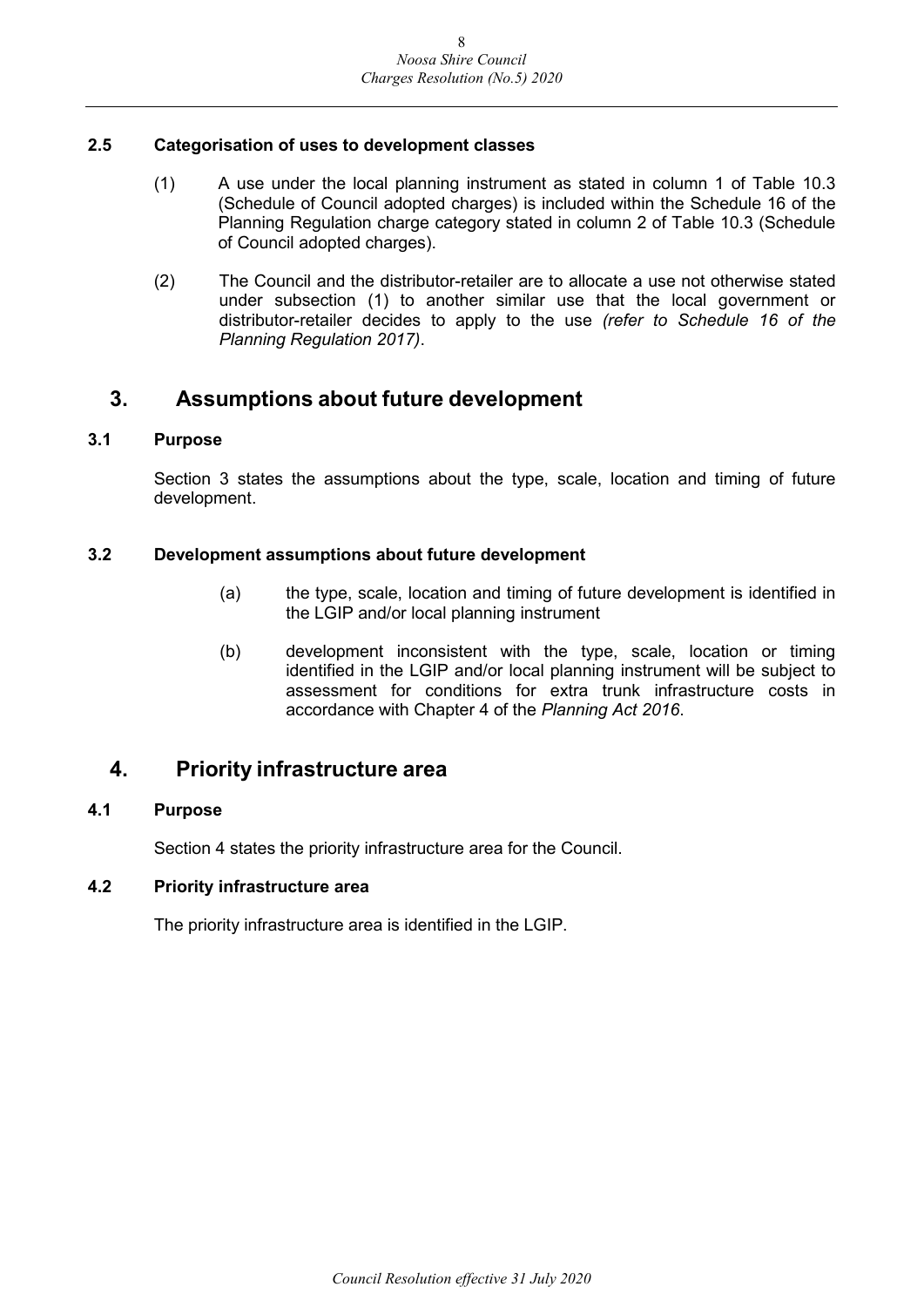## <span id="page-8-0"></span>**Part 2 Trunk infrastructure networks**

### <span id="page-8-1"></span>**5. Trunk infrastructure plans**

#### <span id="page-8-2"></span>**5.1 Purpose**

Section 5 states the trunk infrastructure networks to be funded in part by the levied infrastructure charge.

#### <span id="page-8-3"></span>**5.2 Schedule of works for trunk infrastructure**

The trunk infrastructure networks comprise the land and works for trunk infrastructure detailed in the LGIP and Netserv Plan.

#### <span id="page-8-4"></span>**5.3 Trunk infrastructure network systems and items**

The trunk infrastructure networks identified in the schedule of works for trunk infrastructure include the systems and items detailed in the LGIP and Netserv Plan.

#### <span id="page-8-5"></span>**5.4 Trunk infrastructure plans**

The trunk infrastructure networks identified in the schedule of works for trunk infrastructure are conceptually identified in the trunk infrastructure plans detailed in the LGIP and Netserv Plan.

### <span id="page-8-6"></span>**6. Desired standard of service**

#### <span id="page-8-7"></span>**6.1 Purpose**

Section 6 states the desired standard of service which is the standard guiding the delivery of a trunk infrastructure network.

#### <span id="page-8-8"></span>**6.2 Desired standards of service for trunk infrastructure**

The desired standard of service for each infrastructure network is detailed in the LGIP and Netserv Plan.

## <span id="page-8-9"></span>**7. Establishment cost for trunk infrastructure networks**

#### <span id="page-8-10"></span>**7.1 Purpose**

Section 7 states the establishment cost for an identified trunk infrastructure network.

#### <span id="page-8-11"></span>**7.2 Establishment cost for a trunk infrastructure network**

The establishment cost for the trunk infrastructure networks are detailed in the LGIP and Netserv Plan.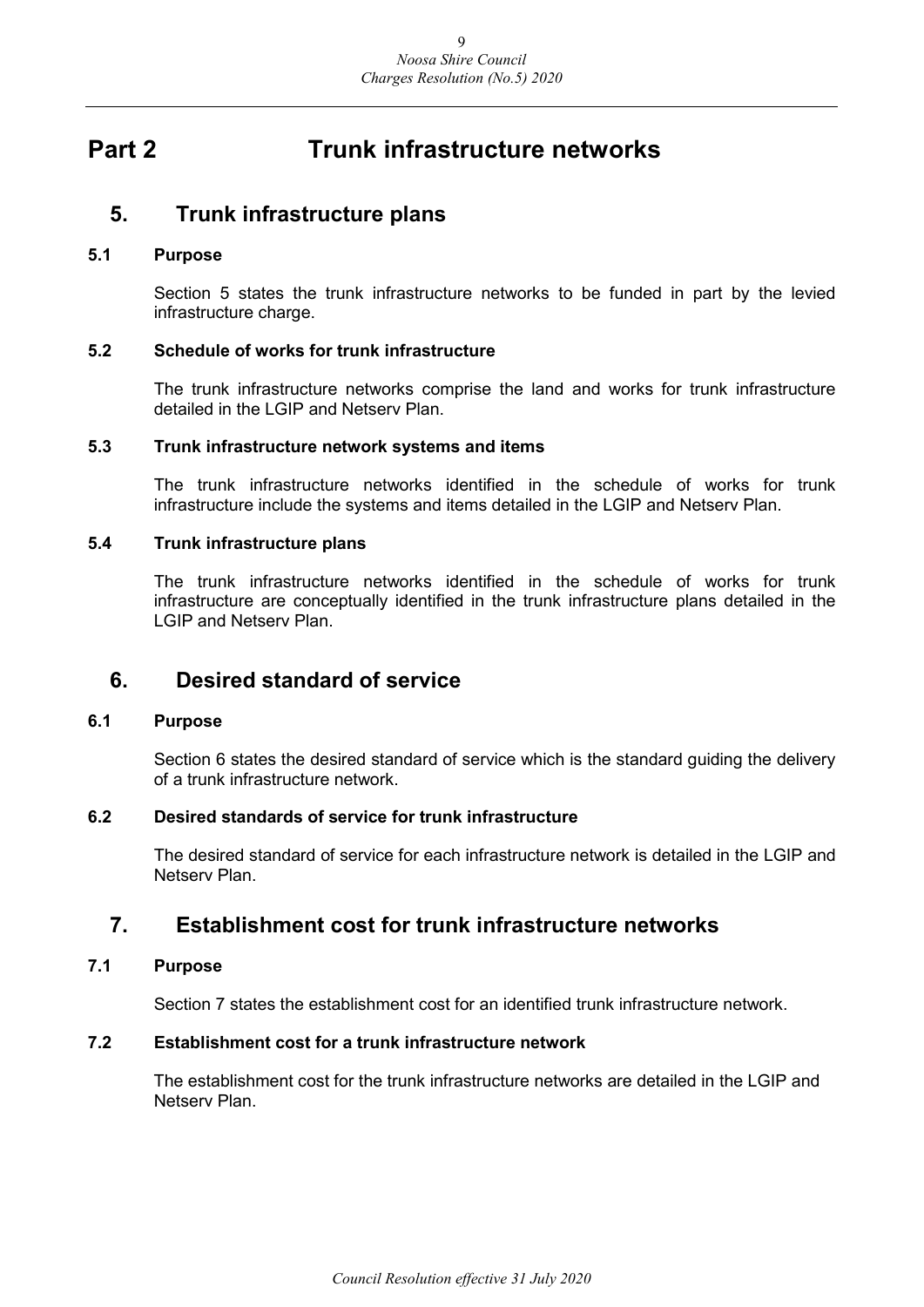## <span id="page-9-0"></span>**Part 3 Levied charge**

## <span id="page-9-1"></span>**8. Levied infrastructure charge**

#### <span id="page-9-2"></span>**8.1 Purpose**

Section 8 states the calculation of the infrastructure charge to be levied by the following:

- (a) the Council under Chapter 4 of the *Planning Act 2016* for the transport, public parks & land for community facilities and stormwater networks in accordance with the breakup agreement;
- (b) the distributor-retailer under the South-East Queensland Water (Distribution and Retail Restructuring) Act 2009 for the sewerage and water supply networks in accordance with the breakup agreement and Unitywater's Infrastructure Charges Schedule.

An infrastructure charge applies where the development results in an increase in the type/s and/or quantity in use/s on the site and therefore places additional demand on trunk infrastructure. The determination of extra demand on trunk infrastructure correlates directly to the infrastructure charge calculation undertaken in accordance with section 8.2 (Calculation of Council levied charge) and section 8.3 (Council adopted charge rates) in compliance with the planning legislation. Refer also to Queensland State Government Fact Sheet: *"Local government infrastructure framework, Calculating additional demand and existing use credits"*.

#### <span id="page-9-3"></span>**8.2 Calculation of Council levied charge**

Infrastructure charges are calculated and levied separately by the Council and distributerretailer in accordance with the charges breakup agreement and relevant legislation.

The legislation states: *"A levied charge may be only for extra demand placed on trunk infrastructure that the development will generate."* In this regard, alternative calculation methodologies may be undertaken according to whether the development approved:

(a) alters the current development and/or use/s lawfully existing on the premises whereby the calculation needs to consider the new "total" development approved and deduct the previous lawful development;

or alternatively:

- (b) simply only adds to the current development use/s lawfully existing on the premises whereby the calculation may be simplified to just comprise the approved additional development quantity and use/s.
- (1) An infrastructure charge that may be levied for reconfiguring a lot is generally calculated as follows:

 $LC_{\text{ROL}} = (AC_{\text{ROL}} \times Q_{\text{ROL}}) - C$ 

Where:

 $LC_{\text{ROI}}$  is the infrastructure charge levied for reconfiguring a lot.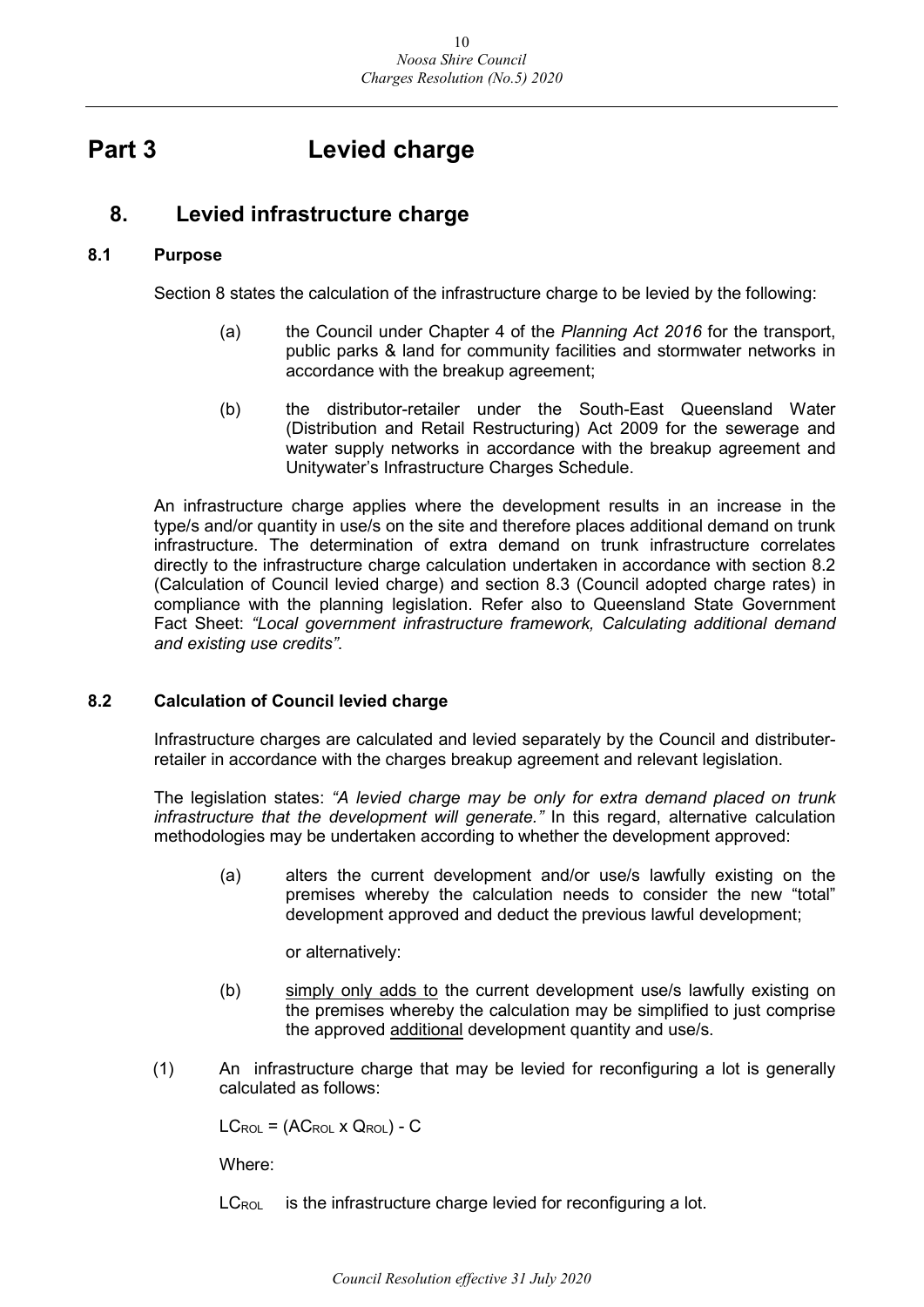- $AC_{\text{ROI}}$  is the adopted charge rate for reconfiguring a lot stated in section 8.3 (Council adopted charge rate).
- $Q_{\text{ROI}}$  is the total no of lots.
- C is the credit stated in section 8.4 (Credit).

Note:

- (a) for residential lot reconfiguration, the adopted infrastructure charge is apportioned across all networks;
- (b) for non-residential lot reconfiguration, the adopted infrastructure charge apportionment excludes the stormwater charge component. The stormwater charge will be calculated and issued on a subsequent material change of use or building work approval when the impervious area is able to be determined.
- (2) An infrastructure charge that may be levied for a material change of use or building work for residential development is generally calculated as follows:

 $LC_R = (Sum(AC_R \times Q_R)$  for each defined use) – C

Where:

- $LC<sub>R</sub>$  is the infrastructure charge that may be levied for a material change of use or building work for residential development.
- $AC<sub>R</sub>$  is the adopted charge rate for each defined use for a material change of use or building work for residential development stated in section 8.3 (Council adopted charge rate).
- $Q_R$  is the residential quantity for each defined use.
- C is the credit stated in section 8.4 (Credit).
- (3) An infrastructure charge that may be levied for a material change of use or building work for non-residential development is generally calculated as follows:

 $LC = LC_{NR} + LC_{SW}$ 

Where:

LC is the infrastructure charge that may be levied for the total development

LC<sub>NR</sub> = (Sum of (AC<sub>4</sub> x Q<sub>4</sub>) for each defined use) – C<sub>4</sub>

 $LC_{SW} = (AC_{SW} \times Q_{SW}) - C_{SW}$ 

- $LC<sub>NR</sub>$  is the infrastructure charge that may be levied for a material change of use or building work for non-residential development for the transport, public parks and land for community facilities networks.
- $LC<sub>SW</sub>$  is the levied charge for a material change of use or building work for non-residential development for the stormwater network.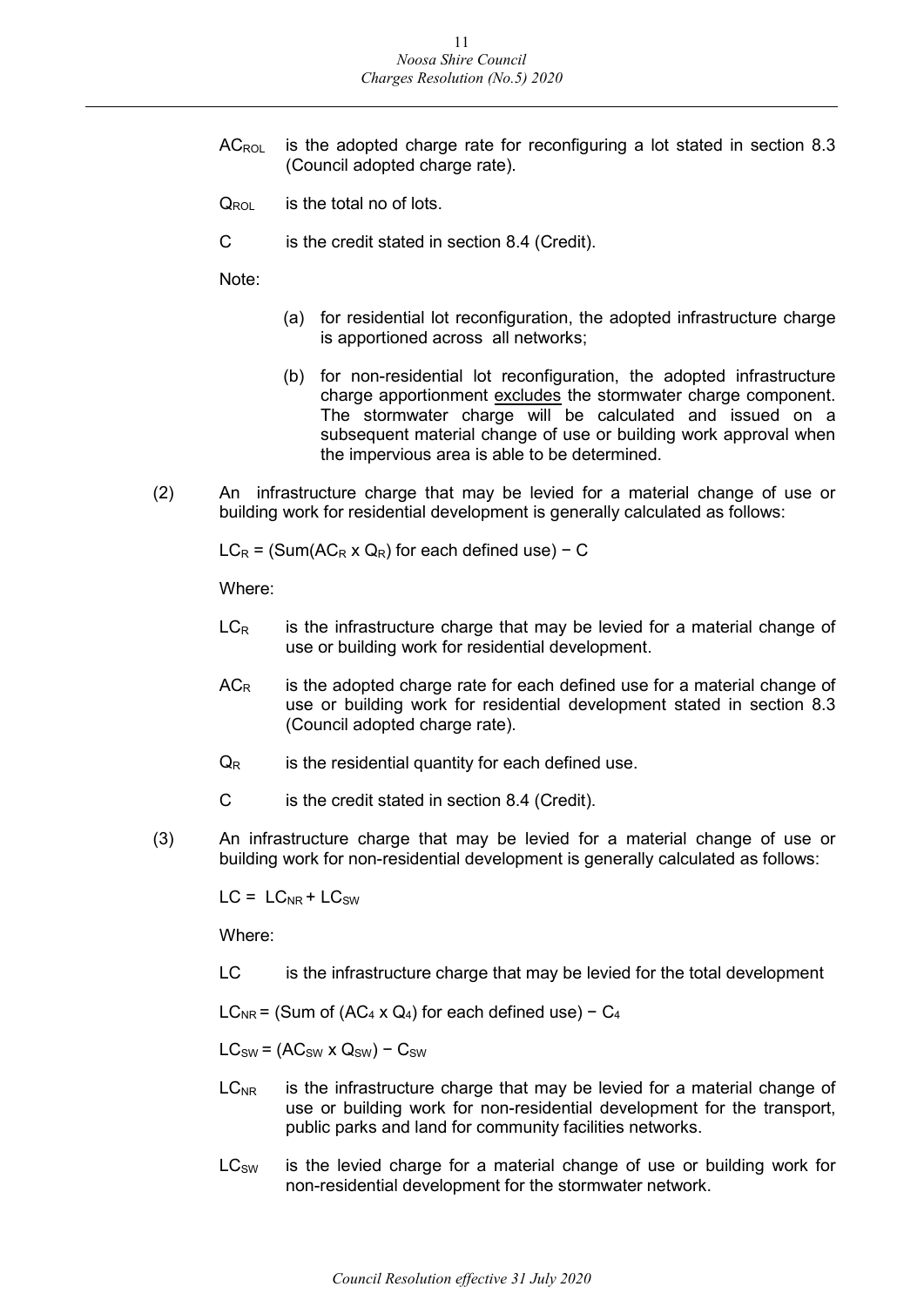- $AC<sub>4</sub>$  is the adopted charge rate for each defined use for a material change of use or building work for non-residential development stated in section 8.3 (Council adopted charge rate) for the transport, public parks and land for community facilities networks.
- $AC<sub>SW</sub>$  is the adopted charge rate for a material change of use or building work for non-residential development stated in section 8.3 (Council adopted charge rate) for the stormwater network.
- $Q_4$  is the non-residential quantity for each defined use.
- $Q_{SW}$  is the impervious area of the development.
- $C_4$  is the credit stated in section 8.4 (Credit) for the transport, public parks and land for community facilities networks.
- $C_{SW}$  is the credit stated in section 8.4 (Credit) for the stormwater network.
- (4) An infrastructure charge is only levied if the calculation in sub-sections (1), (2) and (3) results in an amount greater than \$zero (i.e. no refund applies should the calculated charge result in a negative amount).

#### <span id="page-11-0"></span>**8.3 Council adopted charge rate**

The adopted charge rate for:

- (a) reconfiguring a lot, is the amount stated equivalent to a Residential (3 or more bedroom dwelling unit) in Table 10.3 (Schedule of Council adopted charges);
- (b) a material change of use or building work for:
	- (i) residential development, is stated in Table 10.3 (Schedule of Council adopted charges);
	- (ii) non-residential development other than special uses, is stated in Table 10.3 (Schedule of Council adopted charges), which comprises the following:
		- (A) the adopted charge rate for the transport, public parks and land for community facilities networks; and
		- (B) the adopted charge rate for the stormwater network;
	- (iii) non-residential development being other uses or development not otherwise identified in paragraphs (i) or (ii):
		- (A) the adopted charge rate for the transport, public parks and land for community facilities networks being the prescribed amount for another similar use that the local government decides to apply to the use *(refer to Schedule 16 of the Planning Regulation 2017)*; and
		- (B) the adopted charge rate for the stormwater network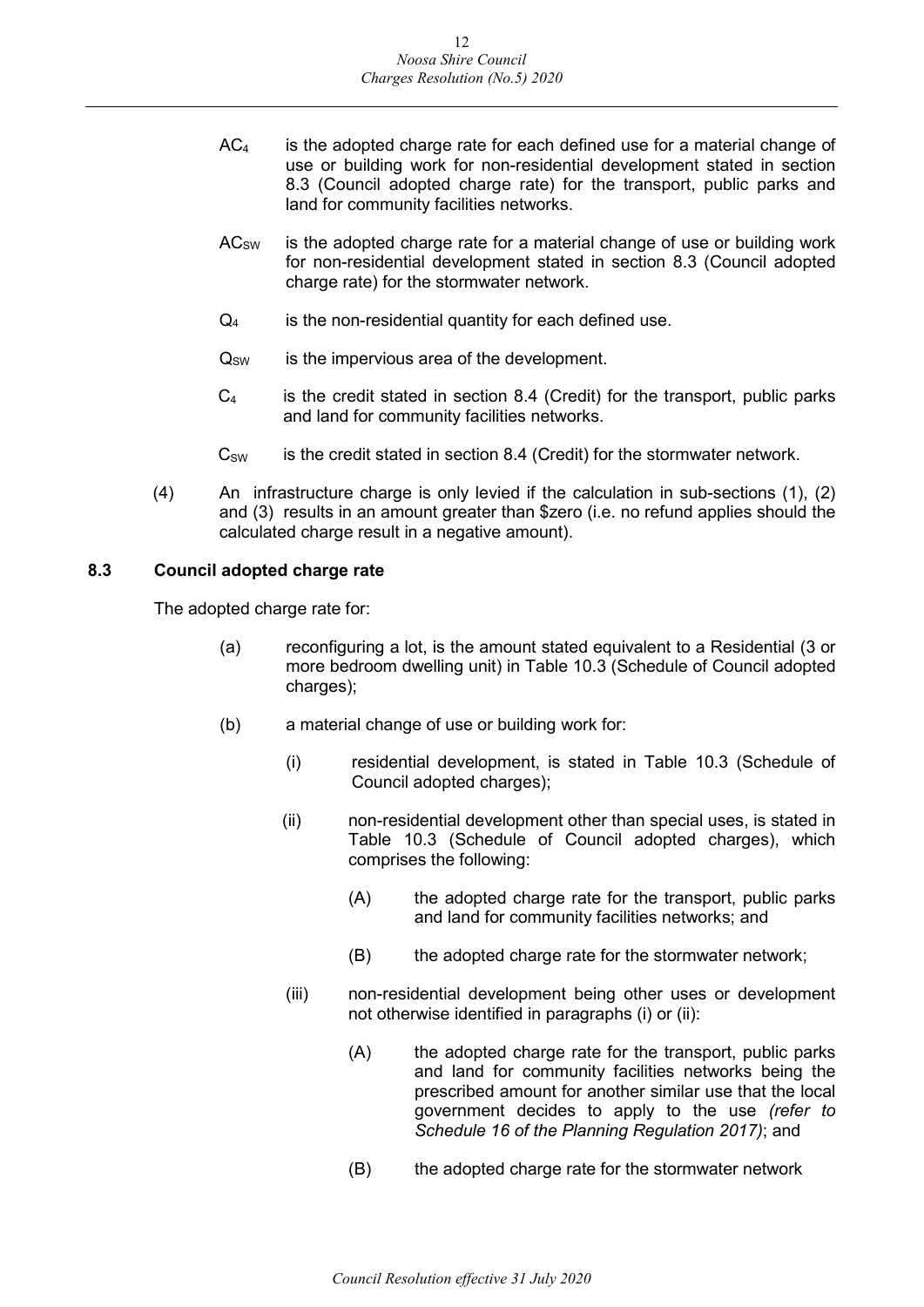#### <span id="page-12-0"></span>**8.4 Credit**

The credit for the premises is an amount which is the greater of the following:

- (a) the development use & quantity of development of an adopted infrastructure charge previously paid for the development of the premises;
- (b) where the premises is subject to an existing lawful use or previous lawful use no longer taking place for:
	- (i) residential development, the amount stated for an adopted charge in Table 10.3 (Schedule of Council adopted charges) for the lawful use;
	- (ii) non-residential development other than special uses, the amount stated for an adopted charge in Table 10.3 (Schedule of Council adopted charges) for the lawful use;
	- (iii) non-residential development being other uses or development not otherwise identified in paragraphs (i) or (ii), the prescribed amount for another similar use that the local government decides to apply to the use *(refer to Schedule 16 of the Planning Regulation 2017)*.

The onus remains with the applicant to provide full details and evidence as to the extent and lawfulness of any claim for a credit for a previous use no longer taking place.

- (c) where the premises is not subject to an existing or previous lawful use:
	- (i) for residential development, the amount applicable for a residential lot stated for Residential (3 or more bedroom dwelling unit) in Table 10.3 (Schedule of Council adopted charges) applicable to a single residential lot provided the lot is capable of having a dwelling house built on the lot in compliance with the planning scheme requirements;
	- (ii) for non-residential development, no credit applies.

#### <span id="page-12-1"></span>**8.5 Additional credit for past contribution or charge**

For a past contribution and or charge relating to "current" trunk infrastructure that has been paid for a particular trunk network under a previous charging regime that exceeds the credit applied under section 8.4 (Credit), an "additional credit" against the adopted charge for the particular network will be recognised. The amount of the credit will be determined by converting the previous payment to an equivalent adopted charge as determined by Council and only relates to the amount over and above the standard credit applied under section 8.4 (credit).

The amount of the credit will not be more than the adopted charge amount apportioned for that network. The onus remains with the applicant to provide full details and evidence of any payments of contributions and or charges under a previous charging regime.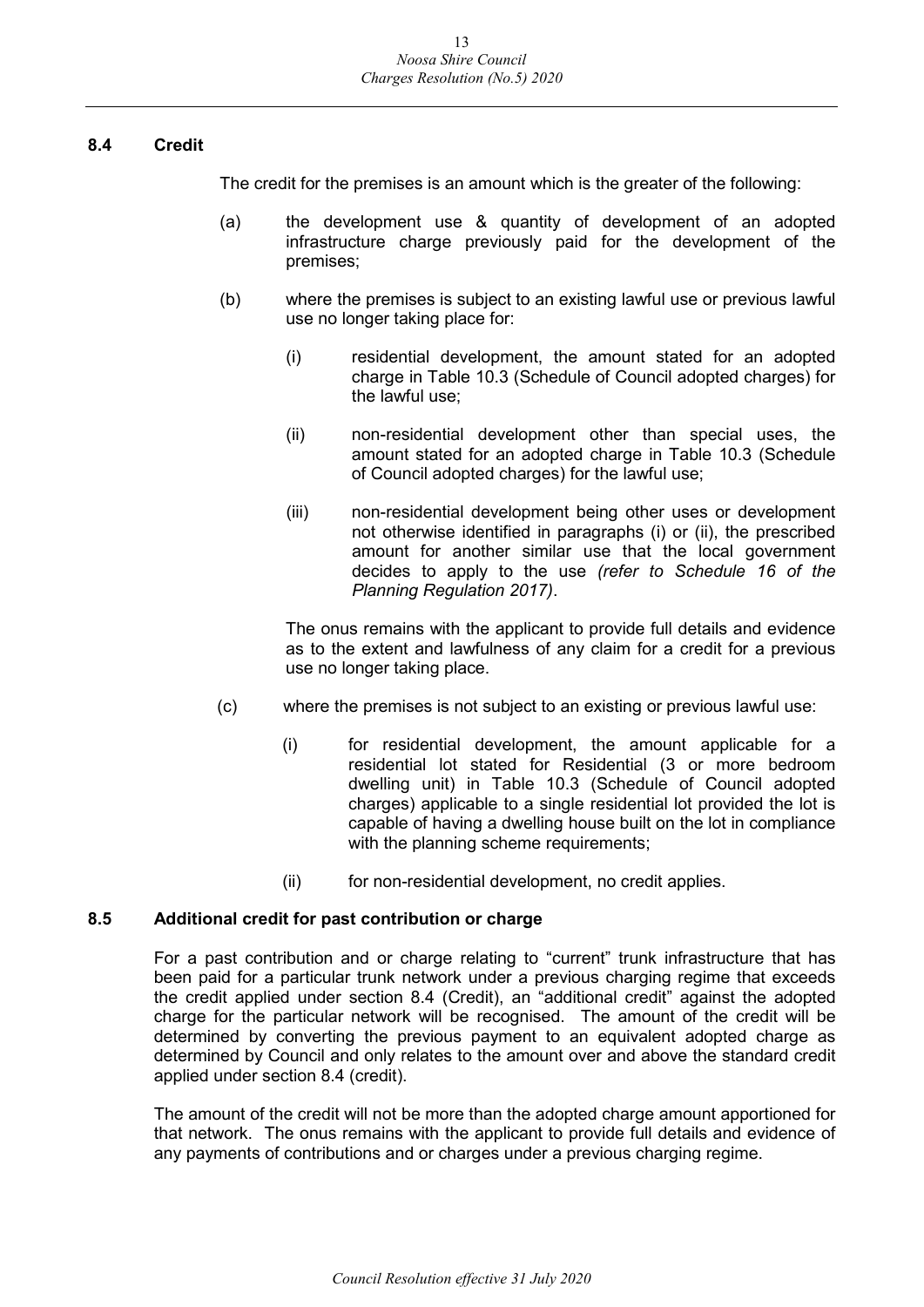## <span id="page-13-0"></span>**9. Administration of levied charge**

#### <span id="page-13-1"></span>**9.1 Purpose**

Section 9 states how an infrastructure charge levied by the Council is to be administered.

#### <span id="page-13-2"></span>**9.2 Subsidy for a levied charge**

The Council's policy statement in respect of a subsidy for a levied infrastructure charge is stated in *Council Policy Document - Infrastructure Charges Rebates for Community Organisations* in effect at the time of levying the infrastructure charge.

#### <span id="page-13-3"></span>**9.3 Time of payment of a levied charge**

A levied infrastructure charge is payable in accordance with the *Planning Act 2016* at the following time:

- $(a)$  if the charge applies to reconfiguring a lot when the Council approves the plan for the reconfiguration that, under the Land Title Act, is required to be given to Council for approval; or
- (b) if the charge applies to building work ― the sooner of: when the certificate of classification or final inspection certificate for the building work is given under the Building Act or prior to occupancy; or
- (c) if the charge applies to a material change of use ― when the change happens; or
- (d) if the charge applies for other development, on the day stated in the infrastructure charges notice under which the charge is levied.

#### <span id="page-13-4"></span>**9.4 Alternatives to paying a levied charge**

The Council may give consideration to entering into an infrastructure agreement involving an alternative to the way a payment is to be made or an infrastructure contribution provided in a form other than paying an infrastructure charge.

#### <span id="page-13-5"></span>**9.5 Automatic increase provision of levied charge**

The levied infrastructure charge is subject to an automatic increase provision (indexation) as permitted under the legislation. The automatic increase provision is applied as follows:

- (1) The infrastructure charge is first calculated using the adopted charge rates at the base date and indexed to the Financial Year current at the time of issue of the infrastructure charge notice;
- (2) The issued infrastructure charge is subject to further indexation from the date of issue until the date of payment.
- (3) Indexation is applied annually per Financial Year using variations applicable to the "maximum amount" possible to be issued under the Planning Regulation 2017 as amended in accordance with the legislation from the stipulated base date to the time of issue and payment.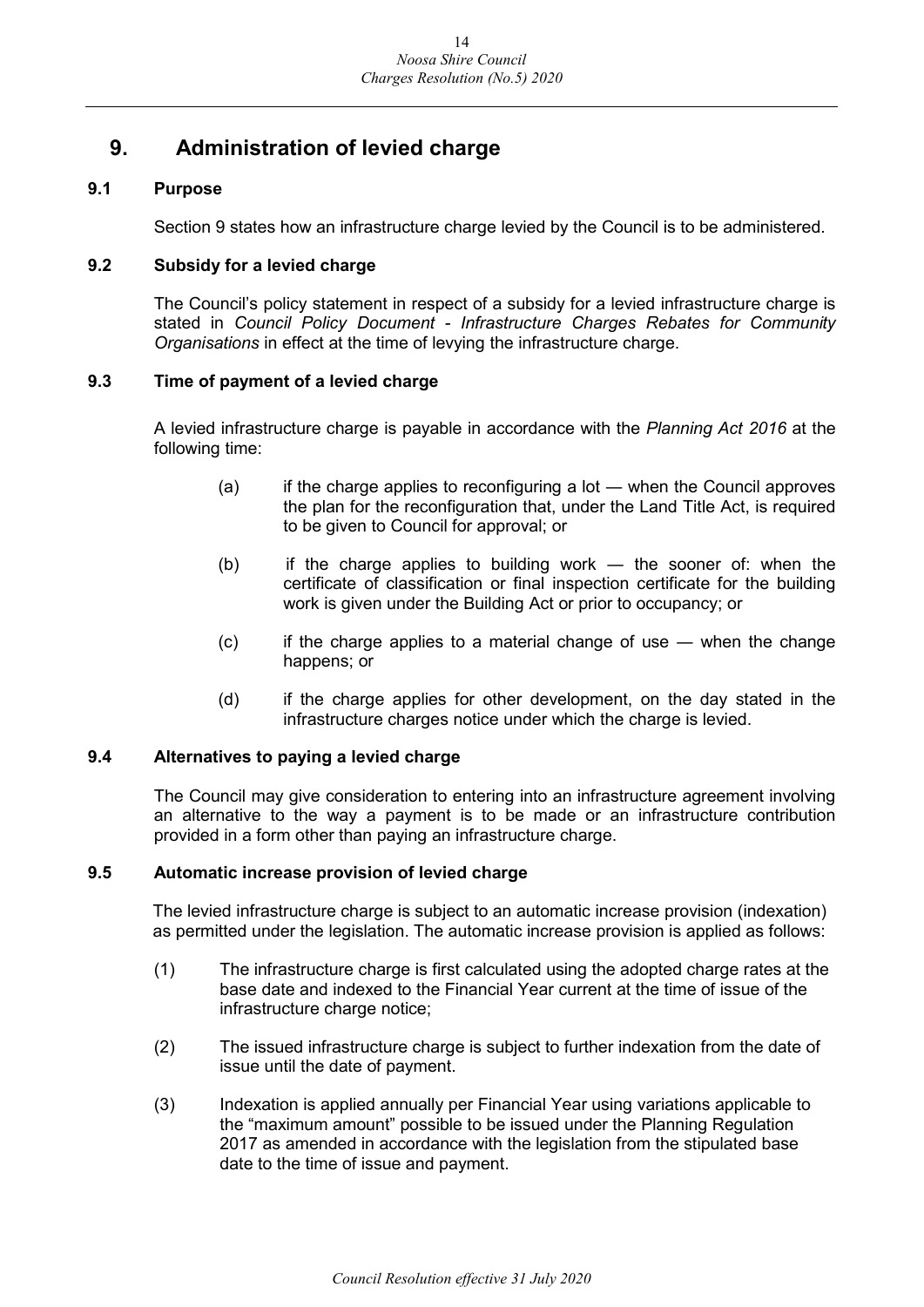#### <span id="page-14-0"></span>**9.6 Infrastructure charges taken to be a rate**

A levied charge is, for the purpose of its recovery, taken to be rates of the local government that levied the charge. Within the meaning of the Local Government Act, this means:

- (a) an infrastructure charge may be recovered by court action for a debt;
- (b) an infrastructure charge may be recovered from the person for the time being owning the relevant land, regardless of who was the owner or other person upon whom the charges was imposed;
- (c) Interest is payable on overdue payments; and
- (d) If charges are unpaid for 3 years, the land can be sold to recover the outstanding charges.

#### <span id="page-14-1"></span>**9.7 Interest on overdue charges**

Compound interest calculated daily at the rate stated in "Council's Revenue Statement" is payable on all overdue infrastructure charges outstanding after the due date for payment stated in the charges notice.

#### <span id="page-14-2"></span>**9.8 Goods and services tax**

The federal government has determined that rates and utility charges levied by local government will be GST free. Accordingly, no GST is included in infrastructure charges.

## <span id="page-14-3"></span>**10. Allocation of adopted infrastructure charge (breakup agreement)**

#### <span id="page-14-4"></span>**10.1 Purpose**

Section 10 states how the adopted infrastructure charge of the Council and the distributorretailer is to be allocated in accordance with the breakup agreement.

#### <span id="page-14-5"></span>**10.2 Allocation of adopted infrastructure charge to the Council and the distributorretailer (breakup agreement)**

- (1) The proportion of an adopted infrastructure charge to be allocated to the Council and the distributor-retailer is stated in Table 10.1 (Allocation of adopted infrastructure charge (breakup agreement) to the Council and the distributorretailer). For non-residential development, this proportion of the adopted charge excludes the stormwater network which is calculated separately and allocated 100% to Council.
- (2) The levied charge is calculated and issued separately by the Council and distributor-retailer as applying to their respective infrastructure networks in accordance with the breakup agreement.
- (3) Where development is not connected to the water and sewerage networks, the levied charge issued by distributor-retailer is reduced as determined by the distributor-retailer.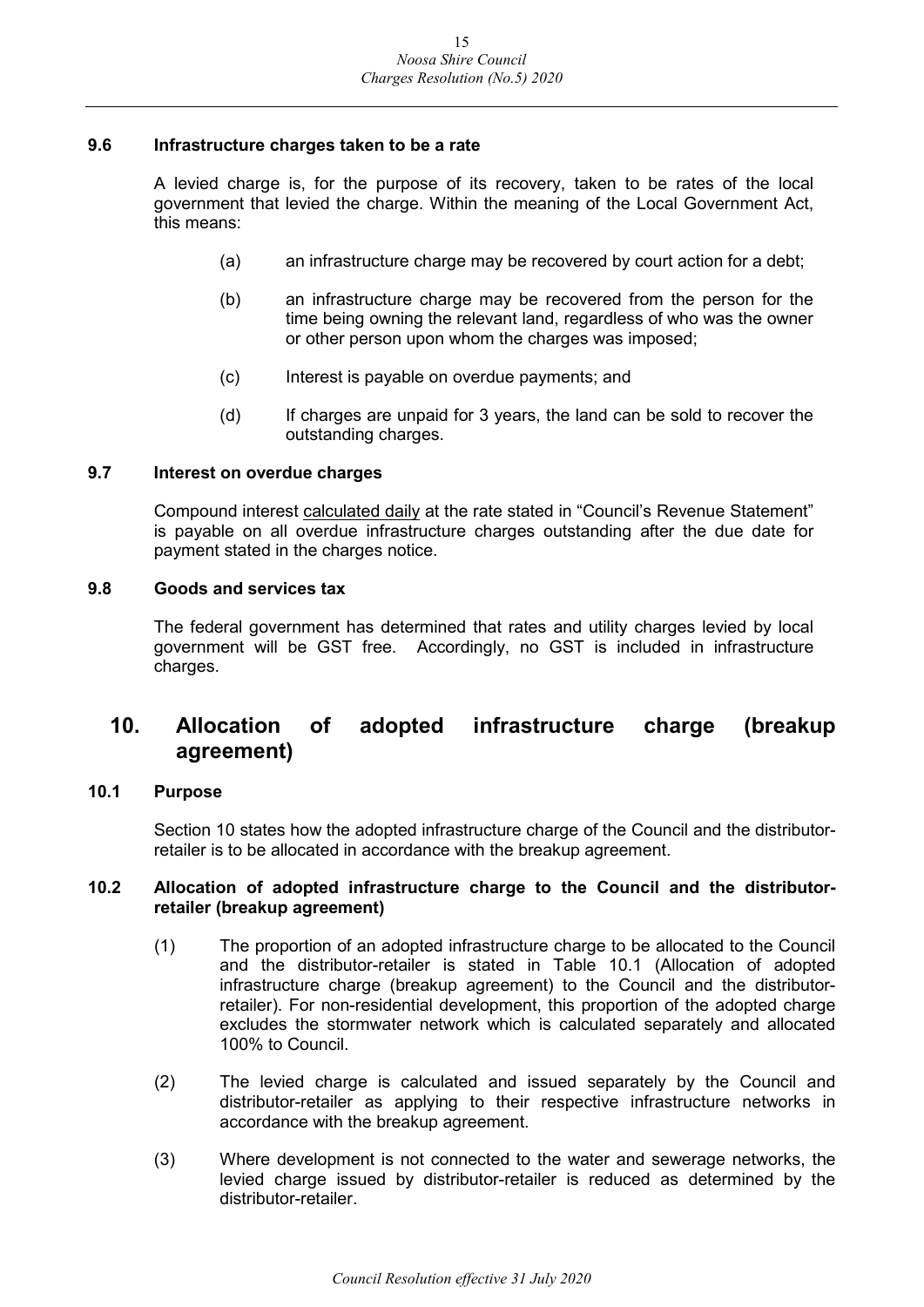#### **Table 10.1 Apportionment of adopted infrastructure charge (breakup agreement) to the Council and the Distributor-Retailer (Unitywater)**

| Column 1                            | Column 2                    |                            | Column 3                                                                                                     |                               |                                                |                                                        | Column 4                                    |                                                                                                            |
|-------------------------------------|-----------------------------|----------------------------|--------------------------------------------------------------------------------------------------------------|-------------------------------|------------------------------------------------|--------------------------------------------------------|---------------------------------------------|------------------------------------------------------------------------------------------------------------|
| <b>Local planning</b><br>instrument | <b>Planning</b><br>areas    |                            | *Apportionment of adopted infrastructure charge for Non-Residential Development                              |                               |                                                | Apportionment of adopted infrastructure<br>charge for: |                                             |                                                                                                            |
|                                     |                             |                            | <b>Retail, Commercial and Entertainment Uses</b><br>(Retail, Office, Bulk Goods, Showroom,<br>Entertainment) | <b>Industry Uses</b>          |                                                | a)<br>b)                                               |                                             | <b>Residential development; and</b><br>*Non-Residential development not<br>otherwise specified in Column 3 |
|                                     |                             | Noosa Shire Council<br>(%) | Distributor-Retailer<br>(Unitywater)<br>(%)                                                                  | Noosa Shire Council<br>$(\%)$ | Distributor-Retailer<br>(Unitywater)<br>$(\%)$ | Noosa Shire Council<br>(% )                            | Distributor-Retailer<br>(Unitywater)<br>(%) |                                                                                                            |
| The Noosa Plan                      | All Areas in<br>Noosa Shire | 85                         | 15                                                                                                           | 64                            | 36                                             | 60                                                     | 40                                          |                                                                                                            |

#### **Note:**

**\*** For **Non-Residential** development, the adopted infrastructure charge apportionment excludes stormwater which is calculated and allocated separately 100% to Council.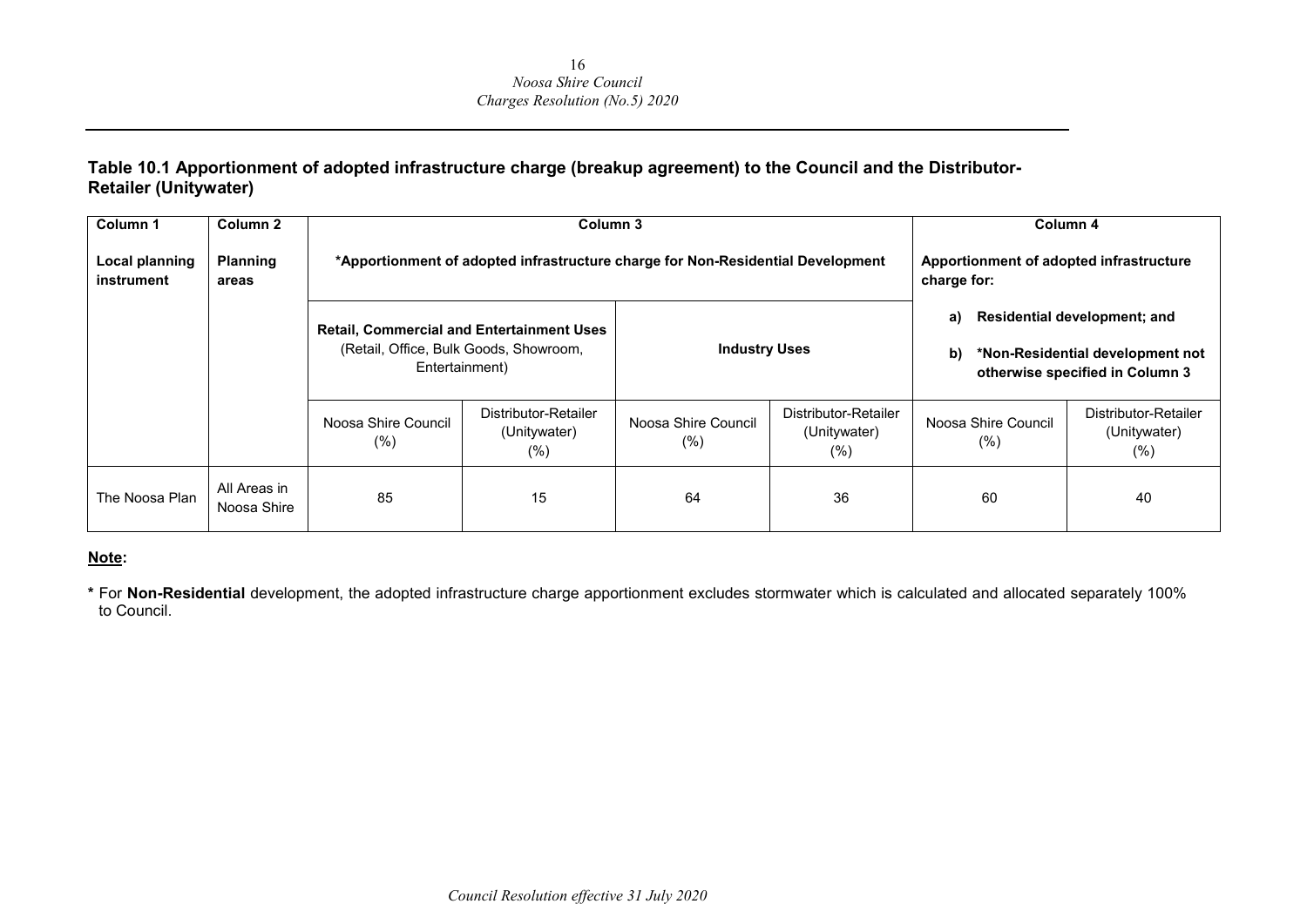#### <span id="page-16-0"></span>**10.3 Allocation of levied charge to trunk infrastructure networks**

Infrastructure charges are provided for provision of trunk infrastructure in accordance with the breakup agreement for:

- (a) distributor-retailer trunk infrastructure, in accordance with Unitywater's Netserv Plan and Infrastructure Charges Schedule as determined by Unitywater.
- (b) Council trunk infrastructure, in accordance with Council's LGIP and generally with Table 10.2 *(Allocation of Council levied charge to trunk infrastructure networks)*. The final allocation and spending of infrastructure charges collected for trunk infrastructure will be determined and administered by Council's Finance Department.

#### **Table 10.2 Allocation of Council levied charge to trunk infrastructure networks**

| Column 1<br>Infrastructure charge                                                                                                                |                         | Column <sub>2</sub><br><b>Allocation of Council infrastructure</b>    |                                  |
|--------------------------------------------------------------------------------------------------------------------------------------------------|-------------------------|-----------------------------------------------------------------------|----------------------------------|
|                                                                                                                                                  |                         | charge to trunk infrastructure networks                               |                                  |
|                                                                                                                                                  |                         |                                                                       |                                  |
|                                                                                                                                                  | <b>Transport</b><br>(%) | <b>Public parks</b><br>and land for<br>community<br>facilities<br>(%) | #Stormwater<br>(%)               |
| Infrastructure charge for<br>Residential development:<br>(a) reconfiguring a lot; or<br>(b) a material change of use;<br>or<br>(c) building work | 40                      | 50                                                                    | 10                               |
| Infrastructure charge for<br><b>Non-Residential</b><br>development :<br>(a) reconfiguring a lot                                                  | 100                     | Nil                                                                   | $*_{N/A}$                        |
| Infrastructure charge for<br><b>Non-Residential</b><br>development for:<br>(b) a material change of use;<br>or<br>(c) building work              | 100                     | Nil                                                                   | Calculated<br>Separately<br>100% |

#### **Note:**

**\*** The **Non-Residential** Stormwater charge is normally unable to be calculated on a reconfiguration of a lot approval. This charge will therefore be calculated and applied on subsequent development permits for material change of use or building work when the impervious area is able to be determined.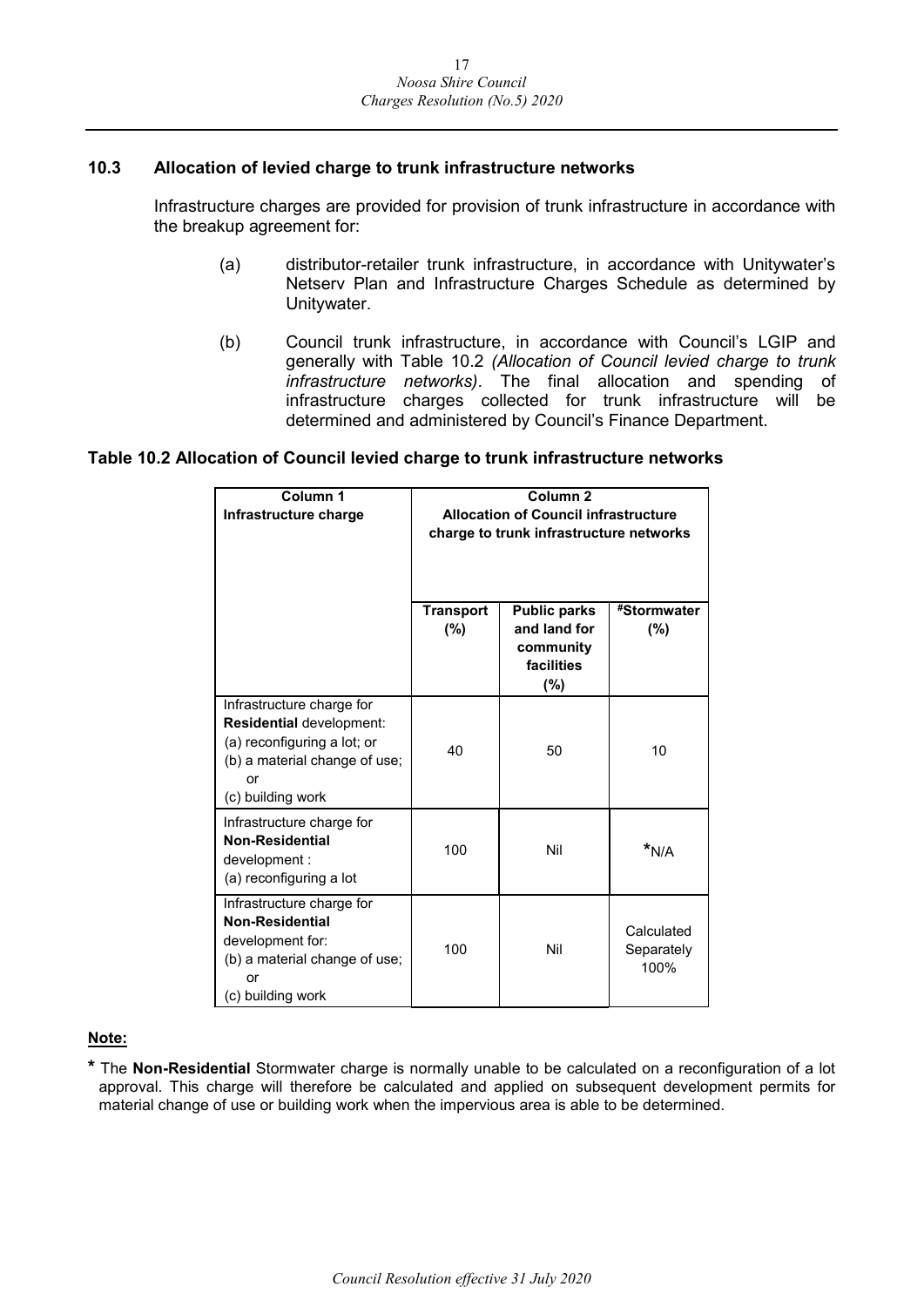#### **10.4 Schedule of Council Adopted Infrastructure Charges (under breakup agreement)**

Table 10.3 (Schedule of Council adopted charges) states the development use/s, the planning regulation prescribed amount/s and the adopted Council charge at the base date of 1 July 2019 for the 2019-2020 Financial Year applying to Council networks in accordance with the "charges breakup" agreement.

#### **Table 10.3 Schedule of Council adopted charges**

<span id="page-17-0"></span>

| <b>The Noosa Plan 2006</b><br>(Superseded planning scheme)      | <b>Planning Regulation 2017 &amp;</b><br>The Noosa Plan 2020                               | Current at: 1 July 2019 for the 2019-2020 Financial Year                   |             |                                                                |                                 |                                                  |                          |          |
|-----------------------------------------------------------------|--------------------------------------------------------------------------------------------|----------------------------------------------------------------------------|-------------|----------------------------------------------------------------|---------------------------------|--------------------------------------------------|--------------------------|----------|
| Column 1a                                                       | Column 1b                                                                                  | Column <sub>2</sub>                                                        |             | <b>Column 3</b>                                                |                                 | Column 4                                         |                          |          |
| <b>Use</b>                                                      | Use                                                                                        | <b>PLANNING REGULATION 2017</b><br><b>SCHEDULE 16 Prescribed amount</b>    |             | <b>COUNCIL</b><br><b>APPORTIONMENT</b>                         | <b>COUNCIL</b><br><b>CHARGE</b> | <b>COUNCIL INCLUDED REDUCTIONS</b>               |                          |          |
|                                                                 |                                                                                            |                                                                            |             | (per Charges breakup agreement of<br><b>Prescribed amount)</b> |                                 | <b>Basis</b>                                     | <b>Amount</b><br>reduced | %        |
| Reconfiguration of a lot                                        | Reconfiguration of a lot                                                                   | for each Residential lot<br>(equivalent to 3 or more bedroom dwelling)     | \$29,339.55 | 60%                                                            | \$17,603.73                     |                                                  |                          |          |
|                                                                 |                                                                                            | for each Non-residential lot<br>(equivalent to 3 or more bedroom dwelling) | \$29,339.55 | 60%                                                            | \$17,603.73                     |                                                  |                          |          |
|                                                                 | <b>Residential uses</b>                                                                    |                                                                            |             |                                                                |                                 |                                                  |                          |          |
| • Detached house                                                |                                                                                            | for each dwelling with 3 or more bedrooms                                  | \$29,339.55 | 60%                                                            | \$17,603.73                     |                                                  |                          |          |
| • Ancillary dwelling unit<br>Multiple housing                   | 1 Dwelling house<br>2 Dual occupancy<br>3 Caretaker's accommodation<br>4 Multiple dwelling | for each dwelling with 2 or less bedrooms                                  |             |                                                                | \$12,574.08                     |                                                  |                          |          |
| • Type 2 Duplex<br>• Type 4 Conventional                        |                                                                                            |                                                                            | \$20,956.80 | 60%                                                            | \$8,560.00                      | if 1 or less bedroom<br>(lower demand)           | $-$4,014.08$             | $-31.9%$ |
|                                                                 |                                                                                            |                                                                            |             |                                                                | \$6,249.00                      | if Secondary dwelling to<br>house (lower demand) | $-56,325.08$             | $-50.3%$ |
|                                                                 | <b>Accommodation (short-term)</b>                                                          |                                                                            |             |                                                                |                                 |                                                  |                          |          |
|                                                                 |                                                                                            | for each group of 3 tent or caravan sites                                  | \$14,669.75 | 60%                                                            | \$8,801.85                      |                                                  |                          |          |
| Visitor accommodation                                           |                                                                                            | for each group of 2 tent or caravan sites or<br>less                       | \$10,478.40 | 60%                                                            | \$6,287.04                      |                                                  |                          |          |
| • Type 1 Home hosted<br>• Type 2 Caravan park<br>• Type 3 Rural | 1 Tourist park<br>2 Hotel<br>3 Short-term accommodation                                    | for each cabin or suite with 3 or more<br>bedrooms                         | \$14,669.75 | 60%                                                            | \$8,801.85                      |                                                  |                          |          |
| • Type 4 Conventional                                           | 4 Resort complex                                                                           | for each cabin or suite with 2 or less bedrooms                            | \$10,478.40 | 60%                                                            | \$6,287.04                      |                                                  |                          |          |
|                                                                 |                                                                                            | for each bedroom that is not part of a suite                               | \$10,478.40 | 60%                                                            | \$6,287.04                      |                                                  |                          |          |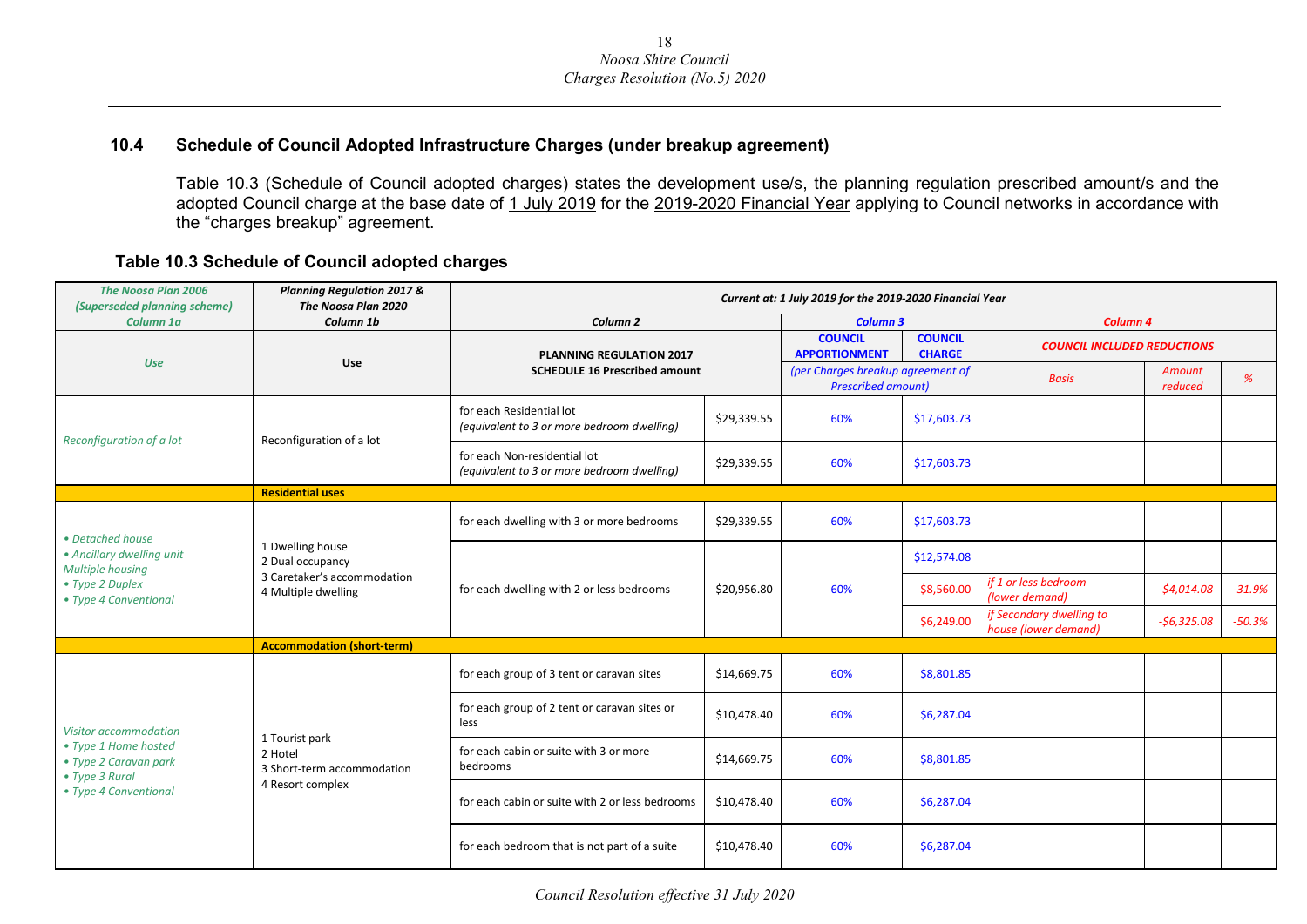| <b>The Noosa Plan 2006</b>                                                                                       | <b>Planning Regulation 2017 &amp;</b>                                                                |                                                                       |             | Current at: 1 July 2019 for the 2019-2020 Financial Year       |                                 |                                                          |                   |          |
|------------------------------------------------------------------------------------------------------------------|------------------------------------------------------------------------------------------------------|-----------------------------------------------------------------------|-------------|----------------------------------------------------------------|---------------------------------|----------------------------------------------------------|-------------------|----------|
| (Superseded planning scheme)<br>Column 1a                                                                        | The Noosa Plan 2020<br>Column 1b                                                                     | Column <sub>2</sub>                                                   |             | <b>Column 3</b>                                                |                                 | Column 4                                                 |                   |          |
|                                                                                                                  |                                                                                                      | <b>PLANNING REGULATION 2017</b>                                       |             | <b>COUNCIL</b><br><b>APPORTIONMENT</b>                         | <b>COUNCIL</b><br><b>CHARGE</b> | <b>COUNCIL INCLUDED REDUCTIONS</b>                       |                   |          |
| <b>Use</b>                                                                                                       | Use                                                                                                  | <b>SCHEDULE 16 Prescribed amount</b>                                  |             | (per Charges breakup agreement of<br><b>Prescribed amount)</b> |                                 | <b>Basis</b>                                             | Amount<br>reduced | %        |
|                                                                                                                  | <b>Accommodation (long-term)</b>                                                                     |                                                                       |             |                                                                |                                 |                                                          |                   |          |
|                                                                                                                  |                                                                                                      | for each relocatable dwelling site or suite                           | \$29,339.55 | 60%                                                            | \$17,603.73                     |                                                          |                   |          |
|                                                                                                                  |                                                                                                      | for 3 or more bedrooms                                                |             |                                                                | \$13,458.00                     | <b>If Retirement</b><br>(lower demand)                   | $-54,145.73$      | $-23.6%$ |
|                                                                                                                  |                                                                                                      | for each relocatable dwelling site or suite<br>for 2 or less bedrooms |             |                                                                | \$12,574.08                     |                                                          |                   |          |
| • Community Residence<br><b>Multiple housing</b>                                                                 | 1 Relocatable home park<br>2 Community residence<br>3 Retirement facility<br>4 Rooming accommodation |                                                                       | \$20,956.80 | 60%                                                            | \$9,613.00                      | if Retirement 2 bedrooms<br>(lower demand)               | $-52,961.08$      | $-23.5%$ |
| • Type 3 Retirement and special<br>needs (retirement village)<br>• Type 5 Relocatable                            |                                                                                                      |                                                                       |             |                                                                | \$8,560.00                      | if 1 or less bedroom<br>(lower demand)                   | $-$4,014.08$      | $-31.9%$ |
|                                                                                                                  |                                                                                                      |                                                                       |             |                                                                | \$6,249.00                      | if Retirement 1 or less<br>bedroom (lower demand)        | $-56,325.08$      | $-50.3%$ |
|                                                                                                                  |                                                                                                      | for each bedroom that is not part of a suite                          | \$20,956.80 |                                                                | \$8,560.00                      | as for 1 or less bedroom<br>(lower demand)               | $-$4,014.08$      | $-31.9%$ |
|                                                                                                                  |                                                                                                      |                                                                       |             | 60%                                                            | \$6,249.00                      | If Retirement as for 1 or less<br>bedroom (lower demand) | $-56,325.08$      | $-50.3%$ |
|                                                                                                                  | <b>Places of assembly</b>                                                                            |                                                                       |             |                                                                |                                 |                                                          |                   |          |
| Wellbeing<br>• Type 2 Social (arts and crafts,<br>community meeting hall CWA etc)                                | 1 Club<br>2 Community use<br>3 Function facility                                                     | for each square metre of gross floor area                             | \$73.35     | 60%                                                            | \$44.01                         |                                                          |                   |          |
| • Type 3 Worship<br>• Type 4 Funeral                                                                             | 4 Funeral parlour<br>5 Place of worship                                                              | for each square metre impervious to<br>stormwater                     | \$10.50     | 100%                                                           | \$10.50                         |                                                          |                   |          |
|                                                                                                                  | <b>Commercial (bulk goods)</b>                                                                       |                                                                       |             |                                                                |                                 |                                                          |                   |          |
| <b>Retail business</b><br>• Type 3 Landscape and rural<br>• Type 4 Showroom<br>· Type 5 Vehicle uses a) Standard | 1 Agricultural supplies store<br>2 Bulk landscape supplies<br>3 Garden centre                        | for each square metre of gross floor area                             | \$146.70    | 85%                                                            | \$124.69                        |                                                          |                   |          |
| • Type 6 Hardware Store<br>• Type 7 Garden                                                                       | 4 Hardware and trade supplies<br>5 Outdoor sales<br>6 Showroom                                       | for each square metre impervious to<br>stormwater                     | \$10.50     | 100%                                                           | \$10.50                         |                                                          |                   |          |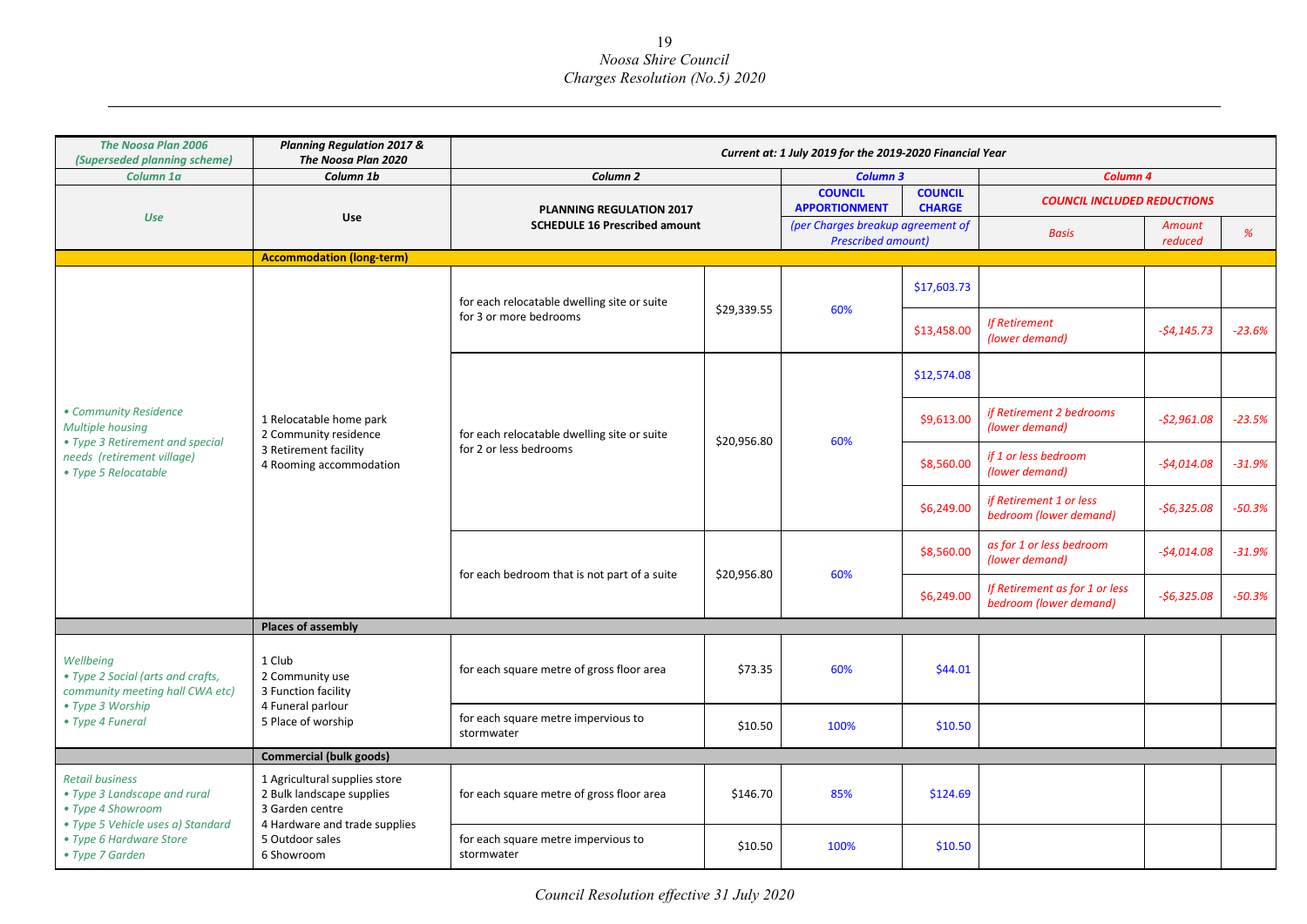| <b>The Noosa Plan 2006</b><br>(Superseded planning scheme)                                            | <b>Planning Regulation 2017 &amp;</b><br>The Noosa Plan 2020                        | Current at: 1 July 2019 for the 2019-2020 Financial Year                                      |          |                                                                |                                 |                                    |                   |          |
|-------------------------------------------------------------------------------------------------------|-------------------------------------------------------------------------------------|-----------------------------------------------------------------------------------------------|----------|----------------------------------------------------------------|---------------------------------|------------------------------------|-------------------|----------|
| Column 1a                                                                                             | Column 1b                                                                           | Column <sub>2</sub>                                                                           |          | <b>Column 3</b>                                                |                                 | Column <sub>4</sub>                |                   |          |
| <b>Use</b>                                                                                            |                                                                                     | <b>PLANNING REGULATION 2017</b><br><b>Use</b><br><b>SCHEDULE 16 Prescribed amount</b>         |          | <b>COUNCIL</b><br><b>APPORTIONMENT</b>                         | <b>COUNCIL</b><br><b>CHARGE</b> | <b>COUNCIL INCLUDED REDUCTIONS</b> |                   |          |
|                                                                                                       |                                                                                     |                                                                                               |          | (per Charges breakup agreement of<br><b>Prescribed amount)</b> |                                 | <b>Basis</b>                       | Amount<br>reduced | %        |
|                                                                                                       | <b>Commercial (retail)</b>                                                          |                                                                                               |          |                                                                |                                 |                                    |                   |          |
| <b>Retail business</b><br>• Type 1 Local<br>• Type 2 Shop & salon<br>• Type 5 Vehicle uses b) Service | 1 Adult store<br>2 Food and drink outlet<br>3 Service industry<br>4 Service station | for each square metre of gross floor area                                                     | \$188.60 | 85%                                                            | \$160.31                        |                                    |                   |          |
| <b>Station</b><br><b>Entertainment and dining business</b><br>• Type 1 Food & beverages               | 5 Shop<br>6 Shopping centre                                                         | for each square metre impervious to<br>stormwater                                             | \$10.50  | 100%                                                           | \$10.50                         |                                    |                   |          |
|                                                                                                       | <b>Commercial (office)</b>                                                          |                                                                                               |          |                                                                |                                 |                                    |                   |          |
| <b>Commercial business</b><br>• Type 1 Office                                                         | 1 Office                                                                            | for each square metre of gross floor area                                                     | \$146.70 | 85%                                                            | \$124.69                        |                                    |                   |          |
|                                                                                                       | 2 Sales office                                                                      | for each square metre impervious to<br>stormwater                                             | \$10.50  | 100%                                                           | \$10.50                         |                                    |                   |          |
|                                                                                                       | <b>Educational facility</b>                                                         |                                                                                               |          |                                                                |                                 |                                    |                   |          |
| Education<br>• Type 1 Childcare<br>• Type 2 School                                                    | 1 Childcare centre<br>2 Community care centre                                       | for each square metre of gross floor area                                                     | \$146.70 | 60%                                                            | \$88.02                         |                                    |                   |          |
| • Type 3 Adult<br>• Type 4 Information                                                                | 3 Educational establishment                                                         | for each square metre impervious to<br>stormwater                                             | \$10.50  | 100%                                                           | \$10.50                         |                                    |                   |          |
|                                                                                                       | <b>Entertainment</b>                                                                |                                                                                               |          |                                                                |                                 |                                    |                   |          |
| <b>Entertainment and dining business</b><br>• Type 3 Bar                                              | 1 Hotel<br>2 Nightclub entertainment facility<br>3 Theatre                          | for each square metre of gross floor area,<br>other than areas for providing<br>accommodation | \$209.55 | 85%                                                            | \$178.11                        |                                    |                   |          |
|                                                                                                       | 4 Resort complex                                                                    | for each square metre impervious to<br>stormwater                                             | \$10.50  | 100%                                                           | \$10.50                         |                                    |                   |          |
|                                                                                                       | Indoor sport and recreation                                                         |                                                                                               |          |                                                                |                                 |                                    |                   |          |
| <b>Entertainment and dining business</b>                                                              |                                                                                     | for each square metre of gross floor area,<br>other than court areas                          | \$209.55 | 60%                                                            | \$78.74                         | Lower demand considered            | $-546.99$         | $-37.4%$ |
| • Type 2 Recreation, amusement<br>and fitness<br>Open space<br>• Type 1 Sport and recreation          | 1 Indoor sport and recreation                                                       | for each square metre of gross floor area that<br>is a court area                             | \$20.90  | 60%                                                            | \$12.54                         |                                    |                   |          |
|                                                                                                       |                                                                                     | for each square metre impervious to<br>stormwater                                             | \$10.50  | 100%                                                           | \$10.50                         |                                    |                   |          |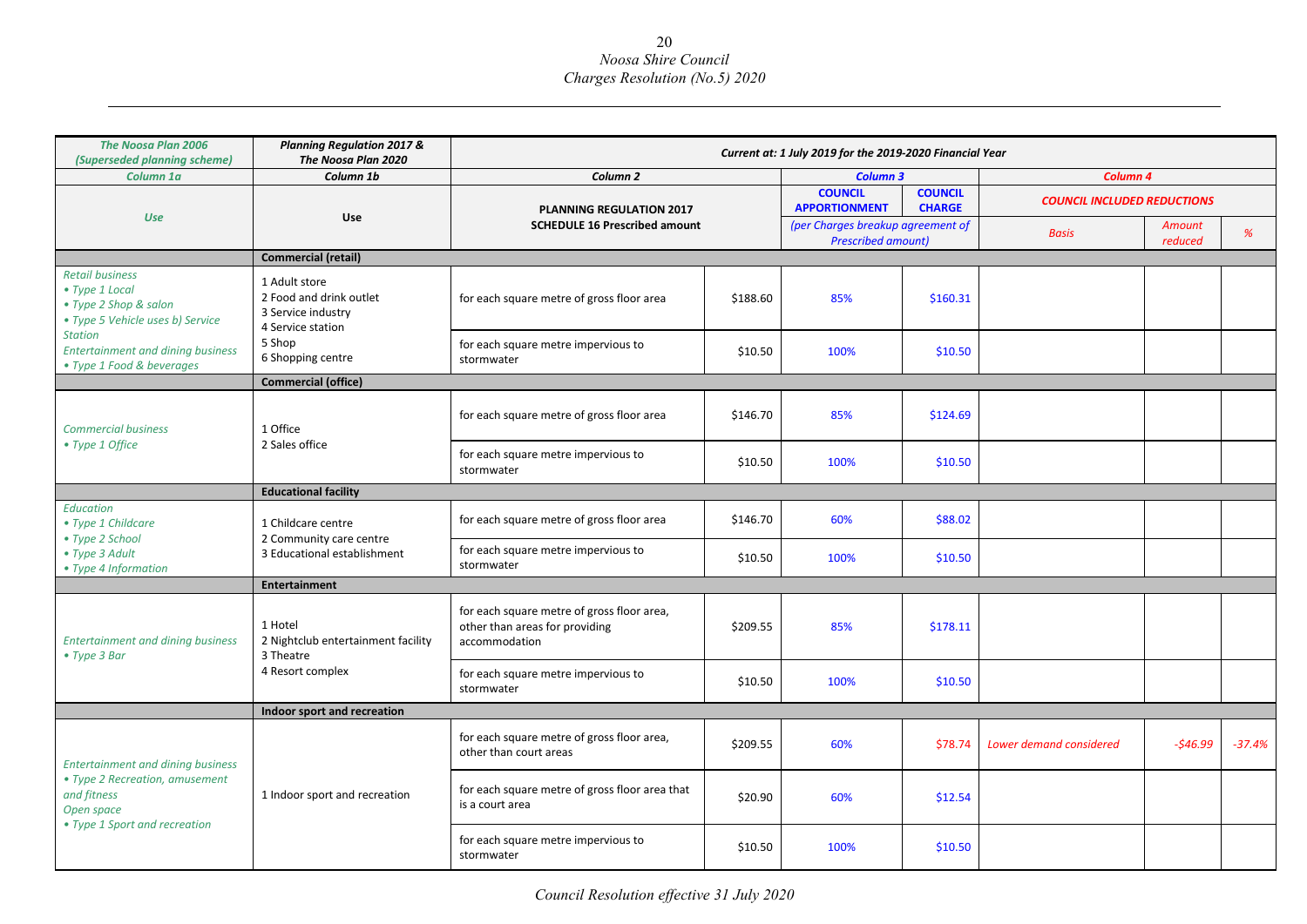| <b>The Noosa Plan 2006</b><br>(Superseded planning scheme)                                                                                                                                                                                                         | <b>Planning Regulation 2017 &amp;</b><br>The Noosa Plan 2020                                                                                                              |                                                   |         | Current at: 1 July 2019 for the 2019-2020 Financial Year       |                                 |                                    |                   |   |
|--------------------------------------------------------------------------------------------------------------------------------------------------------------------------------------------------------------------------------------------------------------------|---------------------------------------------------------------------------------------------------------------------------------------------------------------------------|---------------------------------------------------|---------|----------------------------------------------------------------|---------------------------------|------------------------------------|-------------------|---|
| Column 1a                                                                                                                                                                                                                                                          | Column 1b                                                                                                                                                                 | Column <sub>2</sub>                               |         | <b>Column 3</b>                                                |                                 | Column 4                           |                   |   |
|                                                                                                                                                                                                                                                                    |                                                                                                                                                                           | <b>PLANNING REGULATION 2017</b>                   |         | <b>COUNCIL</b><br><b>APPORTIONMENT</b>                         | <b>COUNCIL</b><br><b>CHARGE</b> | <b>COUNCIL INCLUDED REDUCTIONS</b> |                   |   |
| Use                                                                                                                                                                                                                                                                | Use                                                                                                                                                                       | <b>SCHEDULE 16 Prescribed amount</b>              |         | (per Charges breakup agreement of<br><b>Prescribed amount)</b> |                                 | <b>Basis</b>                       | Amount<br>reduced | % |
|                                                                                                                                                                                                                                                                    | High impact industry or special industry                                                                                                                                  |                                                   |         |                                                                |                                 |                                    |                   |   |
| <b>Industrial business</b><br>• Type 3 Extractive                                                                                                                                                                                                                  | 1 High impact industry<br>2 Special industry                                                                                                                              | for each square metre of gross floor area         | \$73.35 | 64%                                                            | \$46.94                         |                                    |                   |   |
|                                                                                                                                                                                                                                                                    |                                                                                                                                                                           | for each square metre impervious to<br>stormwater | \$10.50 | 100%                                                           | \$10.50                         |                                    |                   |   |
|                                                                                                                                                                                                                                                                    | Other industry                                                                                                                                                            |                                                   |         |                                                                |                                 |                                    |                   |   |
| <b>Industrial business</b><br>• Type 1 Warehouse<br>• Type 2 Production, alteration,<br>repackaging and repairing<br>Service & utility<br>• Type 2 Installation<br>• Type 4 Treatment, recycling &<br>disposal;<br><b>Transport</b><br>• Type 1 Passenger terminal | 1 Low impact industry<br>2 Medium impact industry<br>3 Research and technology industry<br>4 Rural industry<br>5 Warehouse<br>6 Marine industry                           | for each square metre of gross floor area         | \$52.40 | 64%                                                            | \$33.53                         |                                    |                   |   |
| • Type 2 Carpark<br>• Type 3 Depot<br>• Type 4 Aeronautical                                                                                                                                                                                                        |                                                                                                                                                                           | for each square metre impervious to<br>stormwater | \$10.50 | 100%                                                           | \$10.50                         |                                    |                   |   |
|                                                                                                                                                                                                                                                                    | <b>High impact rural</b>                                                                                                                                                  |                                                   |         |                                                                |                                 |                                    |                   |   |
| Cultivation<br>• Type 2 Intensive<br>Animal husbandry<br>• Type 1 Traditional                                                                                                                                                                                      | 1 Cultivating, in a confined area,<br>aquatic<br>animals or plants for sale<br>2 Intensive animal industry<br>3 Intensive horticulture<br>4 Wholesale nursery<br>5 Winery | for each square metre of gross floor area         | \$20.90 | 60%                                                            | \$12.54                         |                                    |                   |   |
|                                                                                                                                                                                                                                                                    | Low impact rural                                                                                                                                                          |                                                   |         |                                                                |                                 |                                    |                   |   |
| Cultivation<br>• Type 1 Traditional<br>Animal husbandry<br>• Type 1 Traditional<br>Forestry<br>• Type 1 Native<br>• Type 2 Plantation                                                                                                                              | 1 Animal husbandry<br>2 Cropping<br>3 Permanent plantation<br>4 Wind farm                                                                                                 | Nil                                               | \$0.00  | 60%                                                            | \$0.00                          |                                    |                   |   |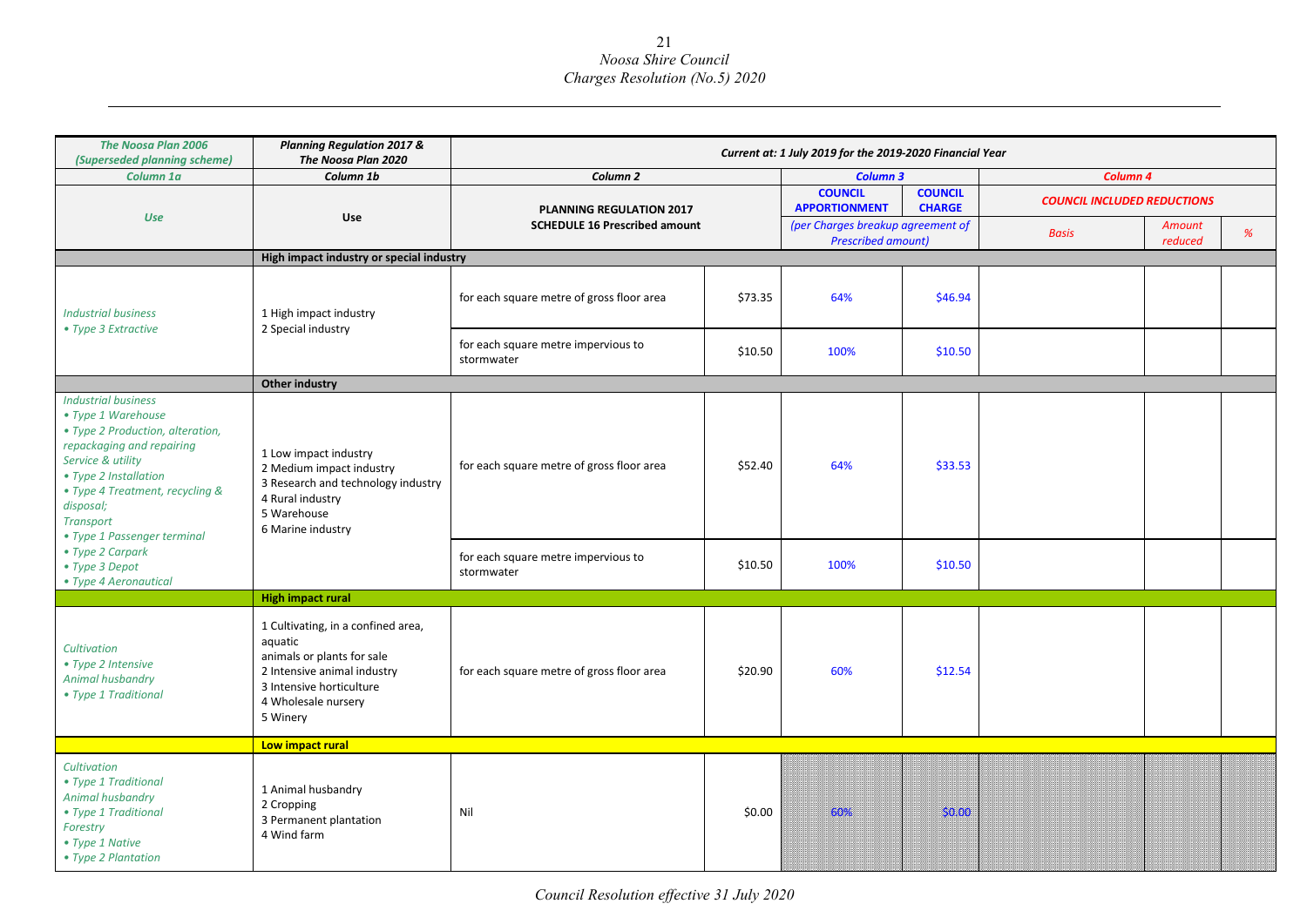| The Noosa Plan 2006<br>(Superseded planning scheme)                                                                                                                                          | <b>Planning Regulation 2017 &amp;</b><br>The Noosa Plan 2020                                                                                                                                  |                                                   |          | Current at: 1 July 2019 for the 2019-2020 Financial Year       |                                 |                                                                  |                   |          |
|----------------------------------------------------------------------------------------------------------------------------------------------------------------------------------------------|-----------------------------------------------------------------------------------------------------------------------------------------------------------------------------------------------|---------------------------------------------------|----------|----------------------------------------------------------------|---------------------------------|------------------------------------------------------------------|-------------------|----------|
| Column 1a                                                                                                                                                                                    | Column 1b                                                                                                                                                                                     | Column <sub>2</sub>                               |          | <b>Column 3</b>                                                |                                 | Column 4                                                         |                   |          |
|                                                                                                                                                                                              |                                                                                                                                                                                               | PLANNING REGULATION 2017                          |          | <b>COUNCIL</b><br><b>APPORTIONMENT</b>                         | <b>COUNCIL</b><br><b>CHARGE</b> | <b>COUNCIL INCLUDED REDUCTIONS</b>                               |                   |          |
| Use                                                                                                                                                                                          | Use                                                                                                                                                                                           | <b>SCHEDULE 16 Prescribed amount</b>              |          | (per Charges breakup agreement of<br><b>Prescribed amount)</b> |                                 | <b>Basis</b>                                                     | Amount<br>reduced | %        |
|                                                                                                                                                                                              | <b>Essential services</b>                                                                                                                                                                     |                                                   |          |                                                                |                                 |                                                                  |                   |          |
| <b>Commercial business</b><br>• Type 2 Medical<br>• Type 3 Veterinary<br>Multiple housing                                                                                                    | 1 Correctional facility                                                                                                                                                                       |                                                   | \$146.70 | 60%                                                            | \$88.02                         |                                                                  |                   |          |
| • Type 3 Retirement and special<br>needs<br>(aged care facility)<br><b>Emergency service</b><br>• Type 1 Station<br>• Type 2 Shed<br>Wellbeing<br>• Type 1 Health (hospital, hospice<br>etc) | 2 Emergency services<br>3 Health care service<br>4 Hospital<br>5 Residential care facility<br>6 Veterinary service                                                                            | for each square metre of gross floor area         |          |                                                                | \$65.44                         | If Residential care (aged or<br>special needs)<br>(lower demand) | $-522.58$         | $-25.7%$ |
|                                                                                                                                                                                              |                                                                                                                                                                                               | for each square metre impervious to<br>stormwater | \$10.50  | 100%                                                           | \$10.50                         |                                                                  |                   |          |
|                                                                                                                                                                                              | <b>Minor uses</b>                                                                                                                                                                             |                                                   |          |                                                                |                                 |                                                                  |                   |          |
| Home-based business<br>• Type 1 Limited visibility<br>• Type 2 Evident<br>• Type 3 Significant scale<br>Service & utility<br>• Type 3 Tower                                                  | 1 Advertising device<br>2 Cemetery<br>3 Home-based business<br>4 Landing<br>5 Market<br>6 Outdoor lighting<br>7 Park<br>8 Roadside stall<br>9 Telecommunications facility<br>10 Temporary use | Nil                                               | \$0.00   | 60%                                                            | \$0.00                          |                                                                  |                   |          |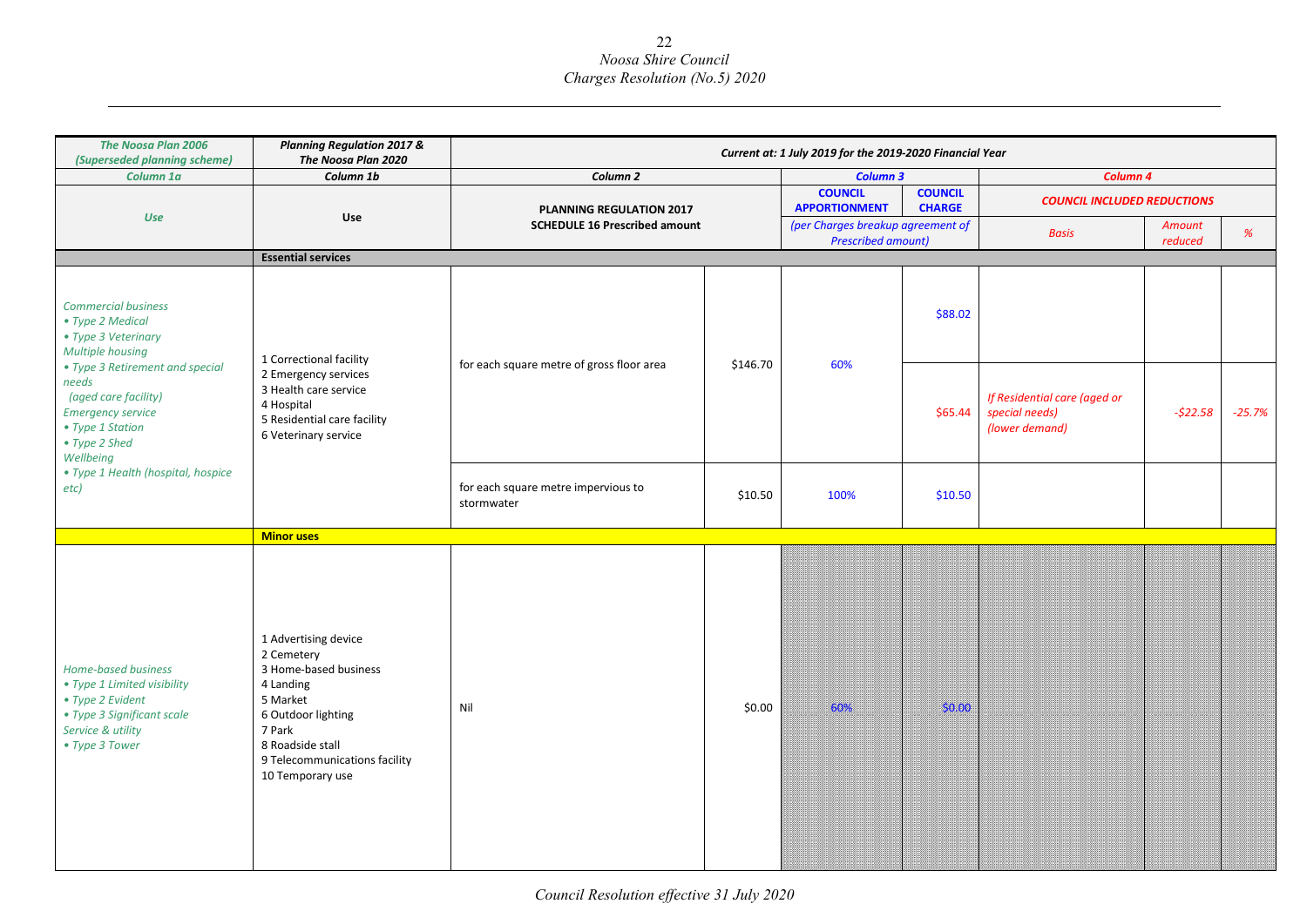| <b>The Noosa Plan 2006</b><br>(Superseded planning scheme) | <b>Planning Regulation 2017 &amp;</b><br>The Noosa Plan 2020                                                                                                                                                                                                                                                                                                                                                           |                                                                                                                                                                               | Current at: 1 July 2019 for the 2019-2020 Financial Year                                                                                                                                                                                                                                                                                                                                                                                                                                                                       |                                                                                                                                                                                                                                                                                                                                                                  |
|------------------------------------------------------------|------------------------------------------------------------------------------------------------------------------------------------------------------------------------------------------------------------------------------------------------------------------------------------------------------------------------------------------------------------------------------------------------------------------------|-------------------------------------------------------------------------------------------------------------------------------------------------------------------------------|--------------------------------------------------------------------------------------------------------------------------------------------------------------------------------------------------------------------------------------------------------------------------------------------------------------------------------------------------------------------------------------------------------------------------------------------------------------------------------------------------------------------------------|------------------------------------------------------------------------------------------------------------------------------------------------------------------------------------------------------------------------------------------------------------------------------------------------------------------------------------------------------------------|
| Column 1a                                                  | Column 1b                                                                                                                                                                                                                                                                                                                                                                                                              | Column <sub>2</sub>                                                                                                                                                           | <b>Column 3</b>                                                                                                                                                                                                                                                                                                                                                                                                                                                                                                                | Column <sub>4</sub>                                                                                                                                                                                                                                                                                                                                              |
| <b>Use</b>                                                 |                                                                                                                                                                                                                                                                                                                                                                                                                        | <b>PLANNING REGULATION 2017</b>                                                                                                                                               | <b>COUNCIL</b><br><b>COUNCIL</b><br><b>APPORTIONMENT</b><br><b>CHARGE</b>                                                                                                                                                                                                                                                                                                                                                                                                                                                      | <b>COUNCIL INCLUDED REDUCTIONS</b>                                                                                                                                                                                                                                                                                                                               |
|                                                            | <b>Use</b>                                                                                                                                                                                                                                                                                                                                                                                                             | <b>SCHEDULE 16 Prescribed amount</b>                                                                                                                                          | (per Charges breakup agreement of<br><b>Prescribed amount)</b>                                                                                                                                                                                                                                                                                                                                                                                                                                                                 | Amount<br><b>Basis</b><br>reduced                                                                                                                                                                                                                                                                                                                                |
|                                                            | Other uses                                                                                                                                                                                                                                                                                                                                                                                                             |                                                                                                                                                                               |                                                                                                                                                                                                                                                                                                                                                                                                                                                                                                                                |                                                                                                                                                                                                                                                                                                                                                                  |
|                                                            | 1 Air service<br>2 Animal keeping<br>3 Car park<br>4 Crematorium<br>5 Extractive industry<br>6 Major sport, recreation and<br>entertainment facility<br>7 Motor sport facility<br>8 Non-resident workforce<br>accommodation<br>9 Outdoor sport and recreation<br>10 Port service<br>11 Tourist attraction<br>12 Utility installation<br>13 Any other use not listed in<br>column 1, including a use that is<br>unknown | The prescribed amount for another similar use listed in<br>column 1 (other than in this row) that the local government<br>or distributor-retailer decides to apply to the use | 1 Air service = Low-Medium impact industry<br>3 Car park = Low impact industry<br>4 Crematorium = Funeral parlour<br>5 Extractive industry = High impact industry<br>7 Motor sport facility = Indoor sport and recreation<br>8 Non-resident workforce accommodation = Short-term accommodation<br>9 Outdoor sport and recreation = Indoor sport and recreation<br>10 Port service = Marine industry<br>11 Tourist attraction = Resort complex<br>12 Utility installation = Low impact industry<br>time of development approval | Council has decided the following to be the most similar uses and appropriate rates:<br>2 Animal keeping = Animal husbandry or Intensive animal husbandry as applicable<br>6 Major sport, recreation and entertainment facility = Indoor sport and recreation<br>13 Any other use not listed in column 1, including a use that is unknown = To be decided at the |

#### **Notes:**

(1) Development that is for provision of "trunk" infrastructure is exempt from and not subject to payment of infrastructure charges.

(2) Table 10.3 charges are specified at the base date and are subject to indexation in accordance with clause 9.5 Automatic increase provision of levied charge.

#### (3) **Network Reductions**:

a) The Stormwater component of the charge is **excluded** for development located **outside** the Coastal Area, Cooroy and Pomona PIA service catchments.

- b) The Transport component of the charge is **reduced** by:
	- **12%** for development located **outside** the PIA service catchments; and
	- **2%** for development located **inside** the Boreen Point, Cooroibah and Kin Kin PIA service catchments.
- (4) Reconfiguration of a lot for "**Non-residential**" development **excludes** the Stormwater network charge. Stormwater charges will only be calculated and applied on subsequent development permits for material change of use or building work when the impervious area is able to be determined.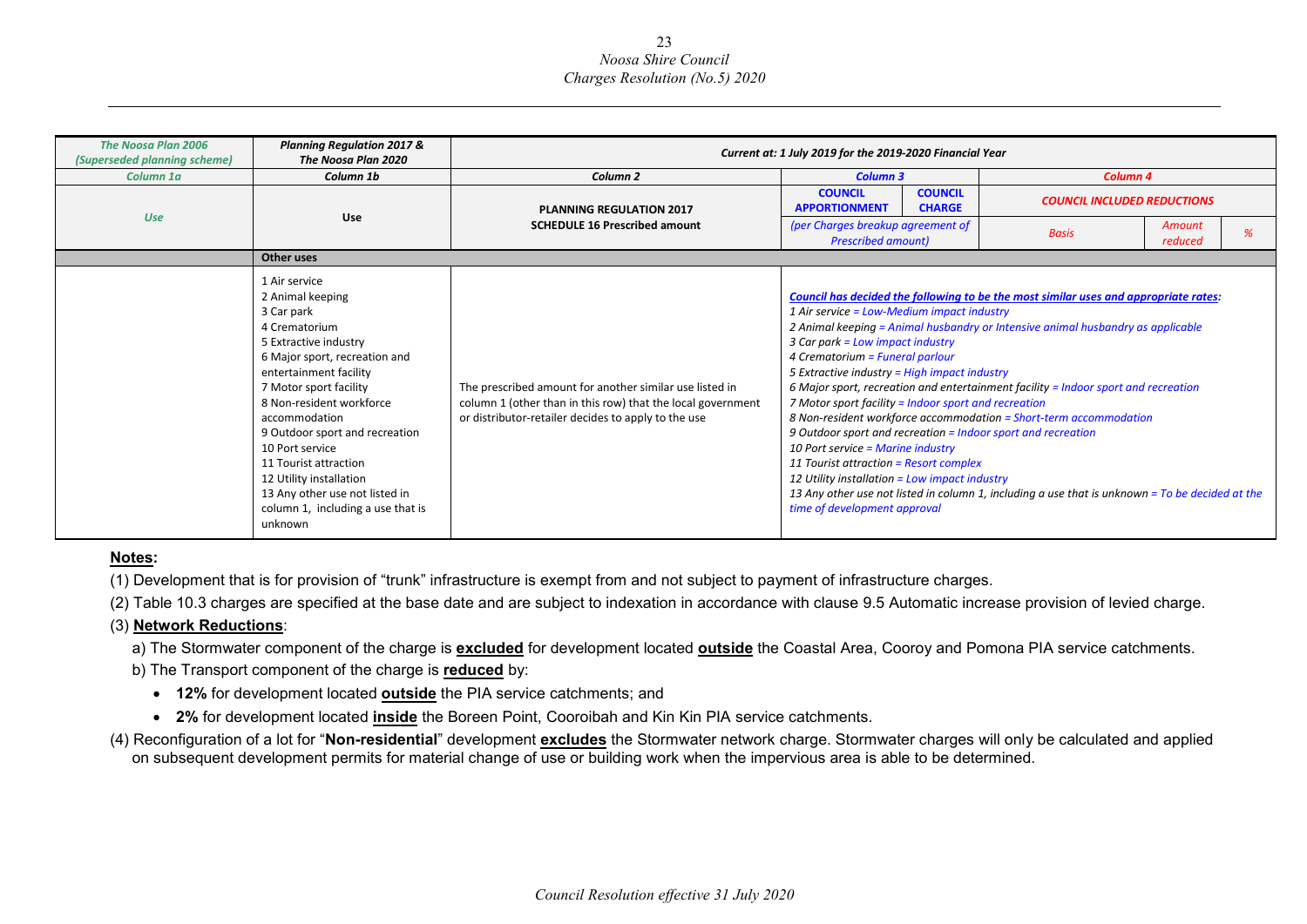## <span id="page-23-0"></span>**Part 4 Offset and refund for Council trunk infrastructure**

## <span id="page-23-1"></span>**11. Infrastructure offset**

#### <span id="page-23-2"></span>**11.1 Purpose**

Section 11 states the Council's policy for calculating the establishment cost for an infrastructure offset for provision of trunk infrastructure.

#### <span id="page-23-3"></span>**11.2 Application of section**

Section 11 applies where for a development, the Council has for a trunk infrastructure network:

- (a) requires trunk infrastructure to be provided under a necessary infrastructure condition of a development approval, that services or is planned to service premises other than the subject premises; and;
- (b) a levied infrastructure charge applies to the development.

#### <span id="page-23-4"></span>**11.3 Establishment cost for an infrastructure offset**

The establishment cost for determining offsets for provision of trunk infrastructure required in a necessary infrastructure condition shall be the establishment cost identified in the LGIP or Netserv Plan and indexed to the reference date of the issued infrastructure charges notice.

#### <span id="page-23-5"></span>**11.4 Recalculation of establishment cost for an infrastructure offset**

- (1) Where a notice is given by an applicant under s. 137 of the Planning Act requesting a recalculation of the establishment cost for the trunk infrastructure that is works, the recalculated amount shall be the pre-market estimate of the work as follows: The pre-market estimate of work for the trunk infrastructure contribution is the estimate expressed in dollars of the design and construction of the work:
	- (a) including the following:
		- (i) the cost of planning and designing the work;
		- (ii) the cost of survey and site investigation for the work;
		- (iii) a cost under a construction contract for the work;
		- (iv) a portable long service leave payment for a construction contract;
		- (v) an insurance premium for the work;
		- (vi) a Council inspection fee for the commencement and end of the maintenance period for the work;
		- (vii) the cost of an approval for the work;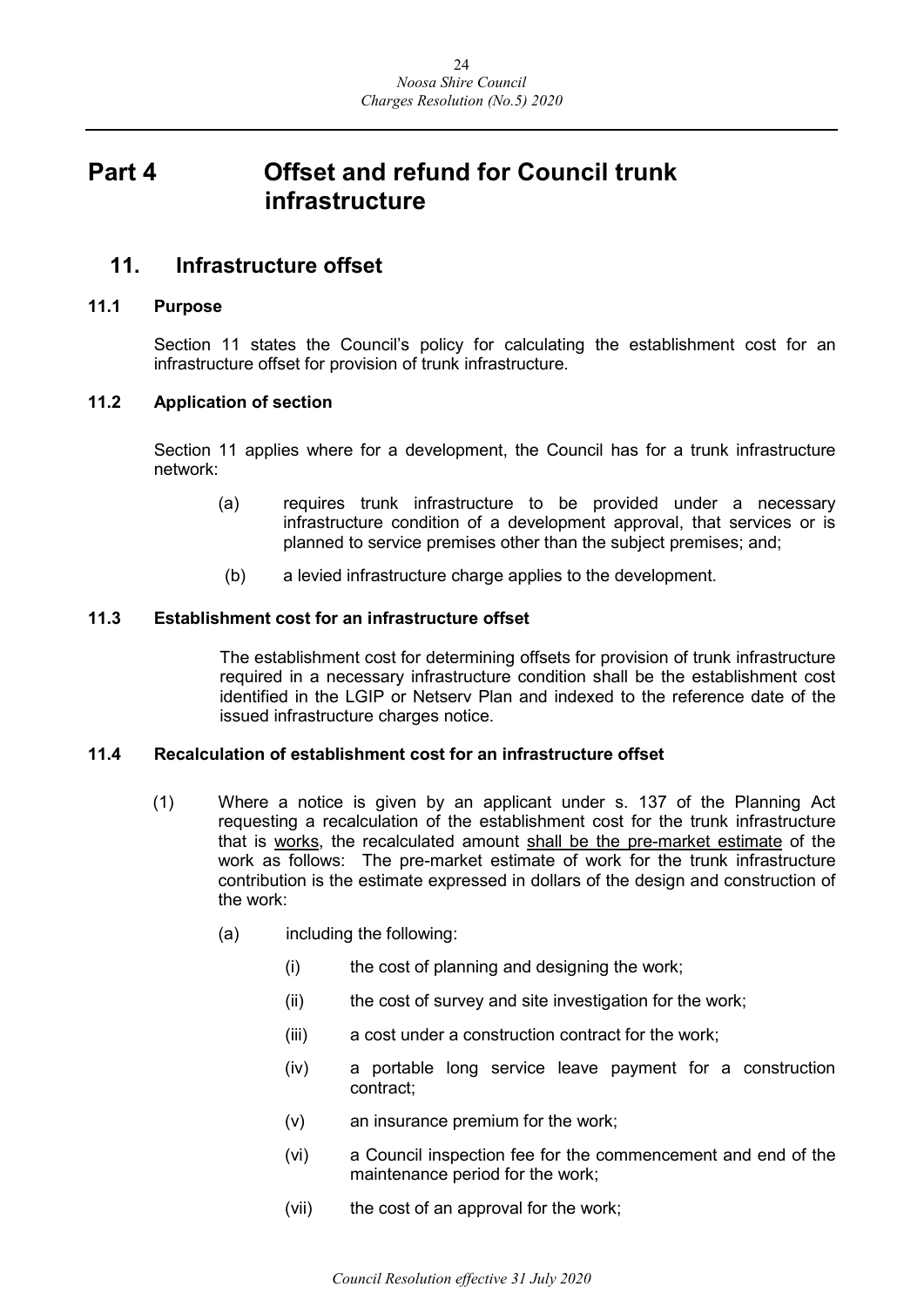- (b) excluding the following:
	- (i) a cost of carrying out temporary infrastructure;
	- (ii) a cost of carrying out other infrastructure which is not part of the trunk infrastructure contribution;
	- (iii) a cost of the decommissioning, removal and rehabilitation of infrastructure identified in paragraphs (i) and (ii);
	- (iv) a part of the trunk infrastructure contribution provided by the Council or a person other than the person seeking the infrastructure offset;
	- (v) a cost to the extent that GST is payable and an input tax credit can be claimed for the work.
- (c) The applicant:
	- (i) must undertake a tender process in accordance with the Council's Procurement Policy for any work contribution which is eligible for an Infrastructure Offset under this document;
	- (ii) must give the Council a Notice which states the claimant's calculation of the pre-market estimate, which will include, as applicable;
		- A. a copy of the tender advertisement;
		- B. a copy of each tender received;
		- C. the claimant's preferred tenderer;
		- D. the claimant's reason for the preferred tenderer;
		- E. a copy of the proposed Work Contract issued by the claimant's preferred tenderer;
		- F. detailed plans and specifications showing the extent of the Work Contribution eligible for an Infrastructure Offset;
		- G. the claimant's calculation of the cost providing a Works Contribution to which an Infrastructure Offset applies;
		- H. the total of the claimant's calculation of the Pre-Market Estimate.
	- (iii) If the Council agrees with the applicant's Pre-Market Estimate, it becomes the establishment cost of the infrastructure.
- (d) If the Council does not agree with the applicant's Pre-Market Estimate, the Council will provide its own alternative Pre-Market Estimate to the applicant. If the applicant agrees with the Council's alternative Pre-Market Estimate, it becomes the establishment cost of the infrastructure.
- (e) If agreement cannot be reached on the Pre-Market Estimate, an independent assessor is to be appointed by agreement between the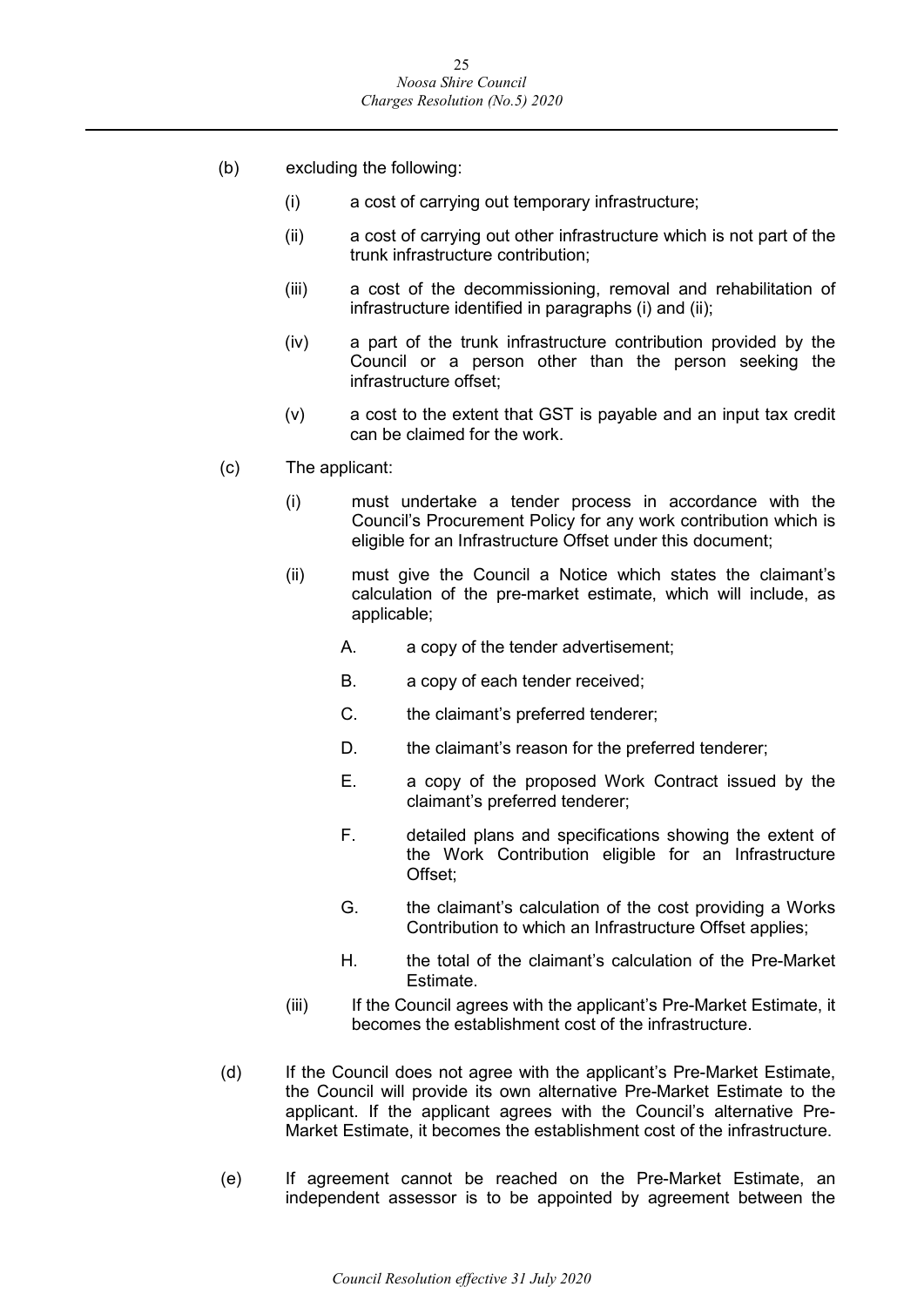Council and the applicant to determine the estimate. The cost of this independent assessment is to be equally shared between the local authority and the applicant and the amended cost estimate determined by the independent assessor becomes the establishment cost of the infrastructure.

However, if the Council and the applicant cannot reach agreement on the appointment of an independent assessor, the establishment cost of the infrastructure is determined by calculating the average of the previous two cost estimates prepared on behalf of the applicant and the Council respectively.

- (2) Where a notice is given by an applicant under s. 137 of the Planning Act requesting a recalculation of the establishment cost for the trunk infrastructure that is land, the recalculated amount shall be the value estimated for the land based on the pre-approved and pre-developed state of the land as follows:
	- a) The applicant, at their own cost, must provide to the Council a valuation of the specified land undertaken by a certified practicing valuer. If the Council accepts the valuation, the valuation is the establishment cost of the infrastructure.
	- (b) If the Council does not agree with the applicant's valuation, the Council will provide its own alternative valuation to the applicant. If the applicant agrees with the Council's alternative Pre-Market Estimate, it becomes the establishment cost of the infrastructure.
	- (c) If agreement cannot be reached on the valuation, an independent assessor is to be appointed by agreement between the Council and the applicant to determine the estimate. The cost of this independent assessment is to be equally shared between the local authority and the applicant and the amended valuation estimate determined by the independent assessor becomes the establishment cost of the infrastructure.

However, if the Council and the applicant cannot reach agreement on the appointment of an independent assessor, the establishment cost of the infrastructure is determined by calculating the average of the previous two valuation estimates prepared on behalf of the applicant and the Council respectively.

## <span id="page-25-0"></span>**12. Refund of an unused infrastructure offset**

#### <span id="page-25-1"></span>**12.1 Purpose**

Section 12 states the Council's policy for a refund of an unused infrastructure offset for provision of trunk infrastructure.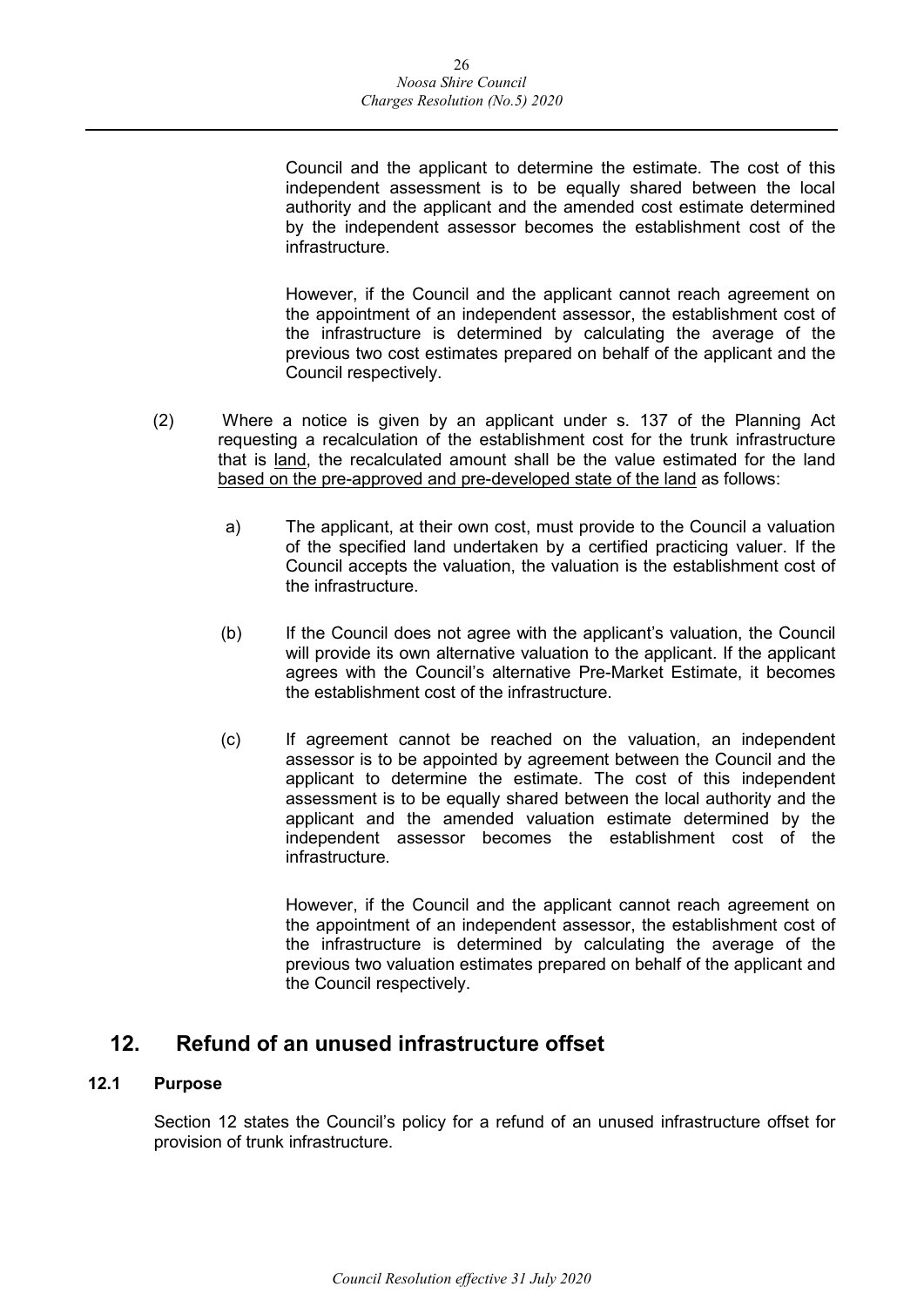#### <span id="page-26-0"></span>**12.2 Application of section**

Section 12 applies where:

- (a) the development to which the trunk infrastructure relates has been lawfully completed;
- (b) the trunk infrastructure is planned under this document to service the development of other premises and has been completed and handed over to Council;
- (c) the amount of the value of an infrastructure offset has not been fully offset against a levied infrastructure charge to which the trunk infrastructure relates.

#### <span id="page-26-1"></span>**12.3 Payment of a refund**

- (1) A refund will be paid by Council (as applicable) to the applicant in accordance with the following:
	- (a) the refund will not exceed the value of the unused infrastructure offset and is not subject to indexation;
	- (b) The amounts and timing of refund payments will be made as follows:
		- (i) for refund amounts up to \$150,000, the payment will occur in the December quarter in the financial year following completion of the works and "off-maintenance" handover of the trunk infrastructure to Council; and
		- (ii) for remaining refund balance amounts over \$150,000 up to \$500,000 the payment will occur in the December quarter in the second financial year following completion of the works and "offmaintenance" handover of the trunk infrastructure to Council; and
		- (iii) for any remaining refund balance amounts over \$500,000, the payment will occur in the December quarter in the third financial year following completion of the works and "off-maintenance" handover of the trunk infrastructure to Council.

#### <span id="page-26-2"></span>**13. CONVERSION APPLICATIONS**

#### <span id="page-26-3"></span>**13.1 Purpose**

Section 13 states the Council's criteria for consideration and assessment of applications to convert non-trunk infrastructure to trunk infrastructure.

#### <span id="page-26-4"></span>**13.2 Application of section**

- (1) This section applies if:
	- (a) a condition of a development approval requires non-trunk infrastructure to be provided; and
	- (b) the construction of the non-trunk infrastructure has not started.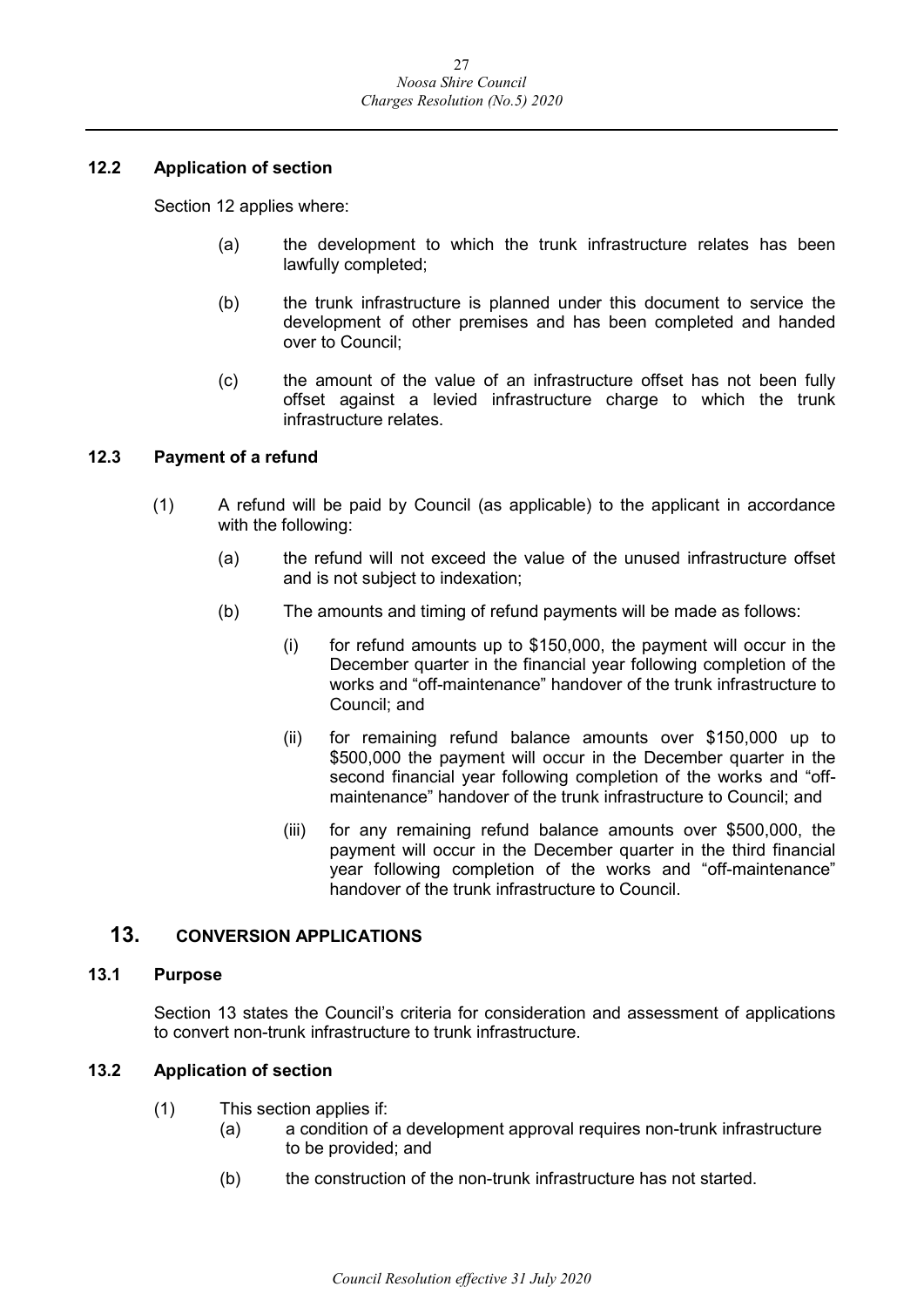#### <span id="page-27-0"></span>**13.3 Conversion application process**

- (1) An applicant may apply to the local government to convert non-trunk infrastructure to trunk infrastructure.
- (2) The application must be made in writing within the required period (see clause 139 of the Planning Act).
- (3) The local government must, within the required period (see clause 140 of the Planning Act), decide the conversion application having regard to the criteria for deciding the application stated in section 13.6.
- (4) At any time before deciding the conversion application, the local government may give a notice to the applicant requiring the applicant to give information that the local government reasonably needs to make the decision (see clause140 of the Planning Act for notice requirements).

#### <span id="page-27-1"></span>**13.4 Notice of decision**

- (1) As soon as practicable after deciding the conversion application, the local government must give the applicant notice of the decision.
- (2) If the decision is not to convert non-trunk infrastructure to trunk infrastructure, the notice must be an information notice about the decision.
- (3) If the decision is to convert non-trunk infrastructure to trunk infrastructure, the written notice must state:
	- (a) that the infrastructure is trunk infrastructure
	- (b) if the infrastructure will be conditioned as a necessary infrastructure condition
	- (c) if an offset or refund applies
	- (d) if an offset or refund applies, the details of that offset or refund.

#### <span id="page-27-2"></span>**13.5 Effect of conversion application decision**

- (1) If the local government has decided to convert non-trunk infrastructure to trunk infrastructure, it may amend the development approval by imposing a necessary infrastructure condition for the trunk infrastructure.
- (2) If a necessary infrastructure condition is imposed, the local government must give either an infrastructure charges notice or an amended infrastructure charges notice including details of the offset or refund.

#### <span id="page-27-3"></span>**13.6 Criteria for deciding a conversion application**

- (1) Each of the following criteria must be met for non-trunk infrastructure to be converted to trunk infrastructure :
	- (a) the infrastructure services development that is-
		- (i) consistent with the assumptions about the type, scale, location or timing of future development stated in the LGIP; and
		- (ii) for premises completely inside the PIA.
	- (b) construction of the infrastructure has not yet started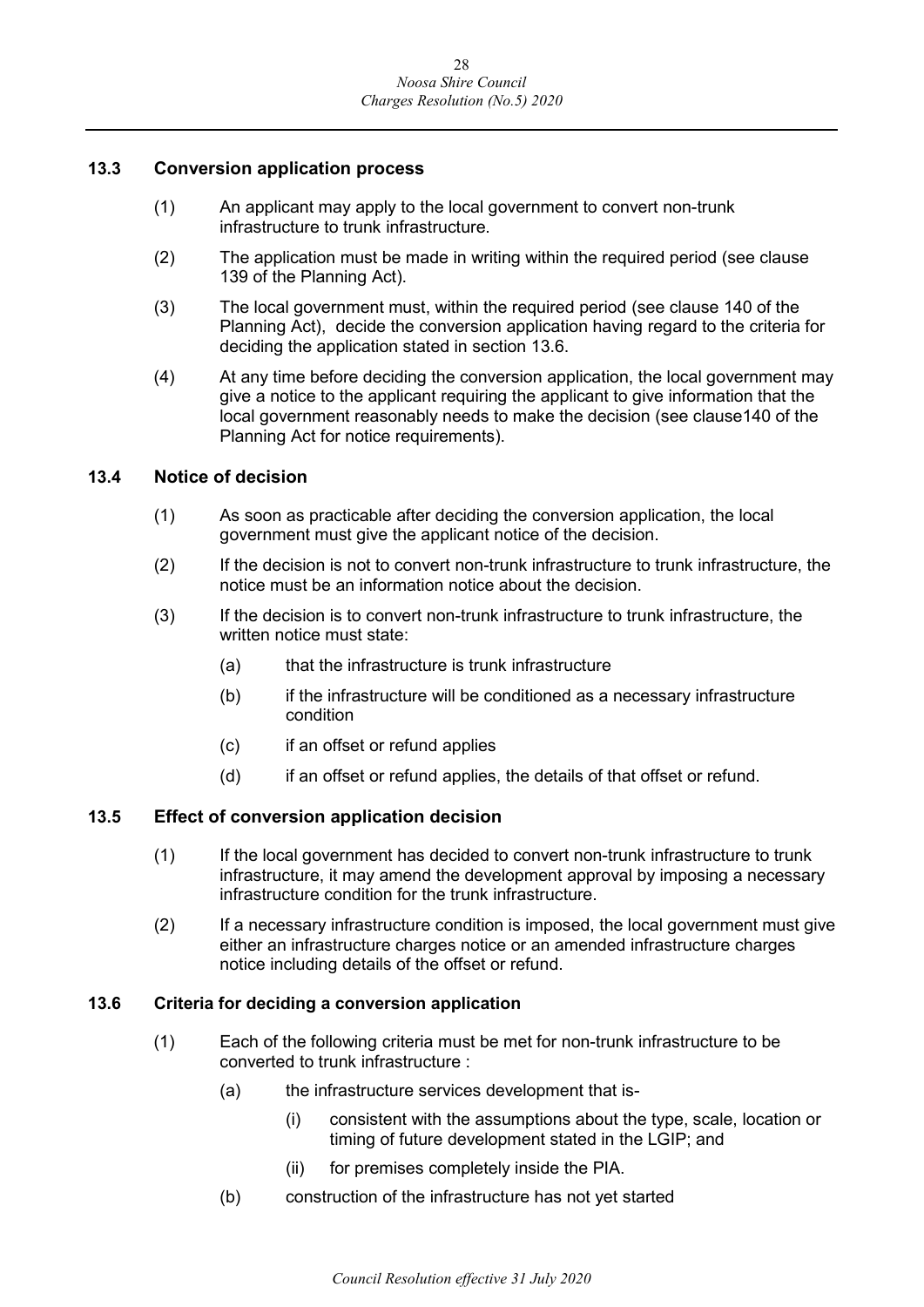- (c) the infrastructure is inconsistent with the requirements for non-trunk infrastructure stated in clause 145 of the Planning Act.
- (d) the infrastructure is owned or will be owned by the local government
- (e) the infrastructure is not temporary infrastructure
- (f) the infrastructure will be used by other development
- $(g)$  the type, capacity and function of the infrastructure is:
	- (i) consistent with the trunk infrastructure identified in the local government's LGIP *and the examples of trunk infrastructure identified for a network in Table 13.1*
	- (ii) *inconsistent with the examples of non-trunk infrastructure identified for a network in Table 13.1*
- (h) the type, size and location of the infrastructure is the most cost effective option for servicing multiple developments in the area.
- (i) the infrastructure could have been planned by the local government without knowing the detailed layout of lot reconfigurations or the design details for material change of use applications in the area. That is, the infrastructure could have been planned during preparation of the LGIP using only the planned density assumptions stated in the LGIP.
- (2) The **most cost effective option** for trunk infrastructure provision means the least cost option based upon the life cycle cost of the infrastructure required to service future urban development in the area at the desired standard of service.

#### **Table 13.1 – Examples of trunk infrastructure and non-trunk infrastructure for Council's networks**

| Infrastructure network | <b>Examples of trunk infrastructure</b>                                                                                                                                                                                                                                                                                                                                                                 | <b>Examples of non-trunk infrastructure</b>                                                                                                                                                                                                                                                                                                                                                                                                                                                                                                                                                                           |
|------------------------|---------------------------------------------------------------------------------------------------------------------------------------------------------------------------------------------------------------------------------------------------------------------------------------------------------------------------------------------------------------------------------------------------------|-----------------------------------------------------------------------------------------------------------------------------------------------------------------------------------------------------------------------------------------------------------------------------------------------------------------------------------------------------------------------------------------------------------------------------------------------------------------------------------------------------------------------------------------------------------------------------------------------------------------------|
| <b>Stormwater</b>      | Land and/or works for:<br>the following stormwater infrastructure<br>items which service a minimum of 300<br>residential lots or equivalent demand:<br><b>Bio-retention swale</b><br>$\Omega$<br>Channel<br>$\circ$<br>Culvert<br>$\circ$<br>Pipe<br>$\circ$<br>Revegetation<br>$\circ$<br>Stormwater quality devices<br>$\circ$<br>Retention basin / wetland<br>$\Omega$<br>Detention basin<br>$\circ$ | Land and/or works for:<br>Privately<br>owned<br>stormwater<br>infrastructure (e.g. dams, retention<br>basins on private property)<br>infrastructure<br>bulk<br>stormwater<br>$\bullet$<br>owned by state or state entity<br>following<br>the<br>stormwater<br>٠<br>infrastructure items which service<br>less than 300 residential lots or<br>equivalent demand:<br><b>Bio-retention swale</b><br>$\Omega$<br>Channel<br>$\circ$<br>Culvert<br>$\Omega$<br>Pipe<br>$\circ$<br>Revegetation<br>$\circ$<br>Stormwater quality devices<br>$\circ$<br>Retention basin / wetland<br>$\circ$<br>Detention basin<br>$\Omega$ |